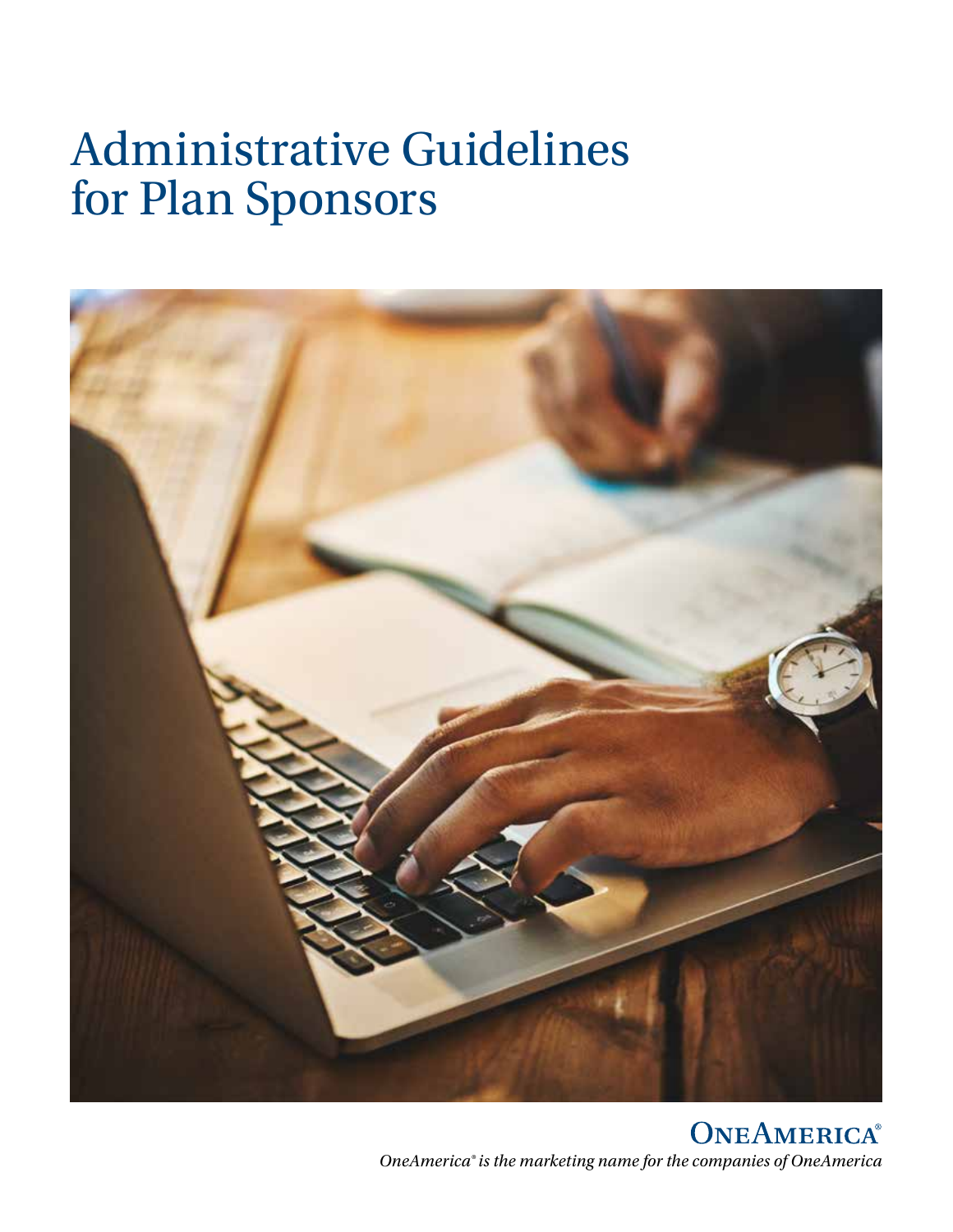What makes us different is our commitment to our stakeholders. As a member of a mutual organization, we are accountable to those we serve. We listen to our clients and strive to find individualized solutions to their needs. We're making it personal — every step of the way.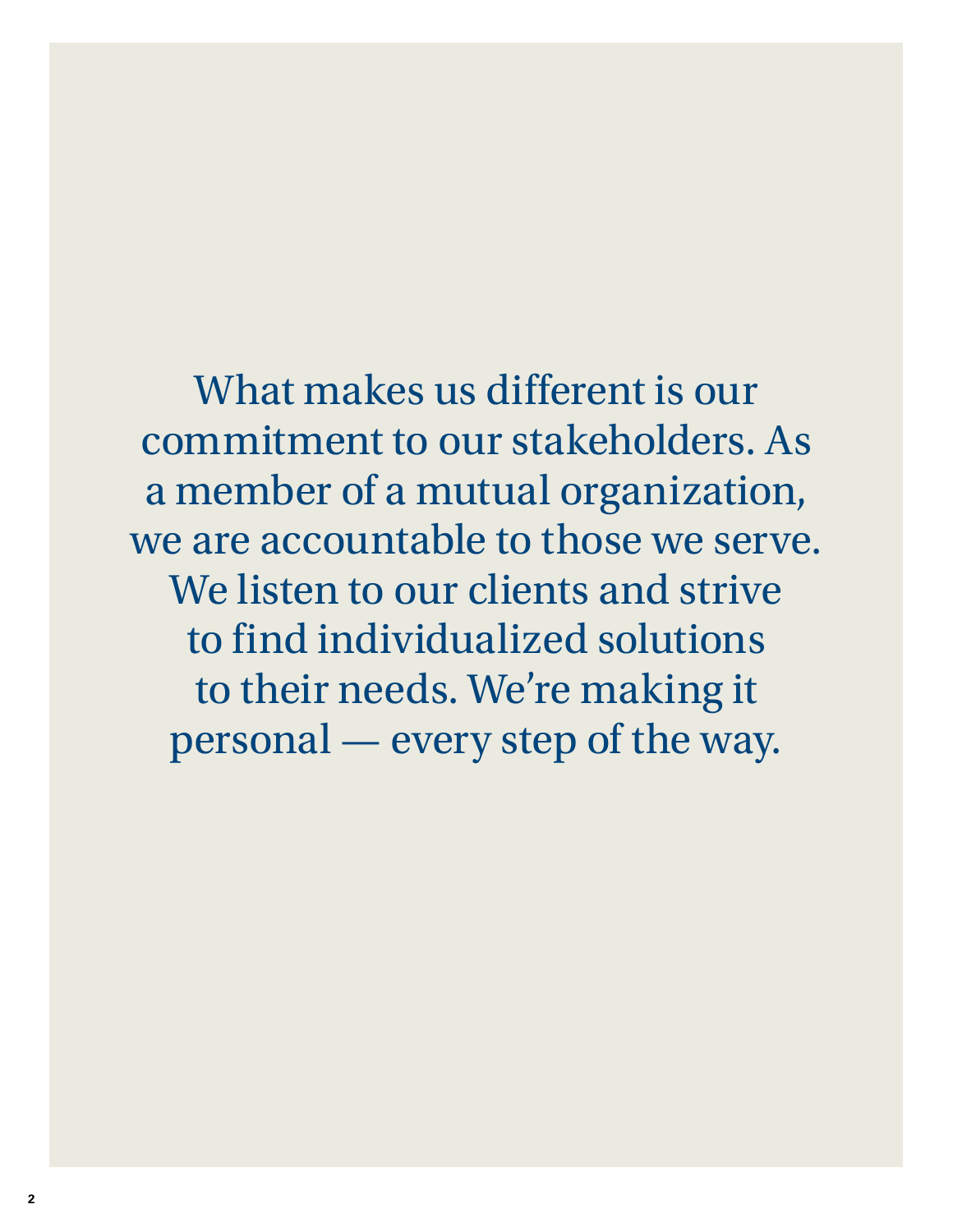# Table of contents

| Eligible to establish the plan type                                                                                                   |     |
|---------------------------------------------------------------------------------------------------------------------------------------|-----|
|                                                                                                                                       |     |
|                                                                                                                                       |     |
| Plan covered by a fidelity bond <u>[</u> [11] Plan covered by a fidelity bond <b>[11]</b> Plan covered by a fidelity bond <b>[11]</b> |     |
|                                                                                                                                       |     |
| Controlled groups                                                                                                                     |     |
| Annual additions limited Annual Basic Communications of the state of the state of the state of the state of the                       | .11 |
| Top heavy                                                                                                                             | .12 |
|                                                                                                                                       | .13 |
| Catch-up rules                                                                                                                        | .13 |
| Loan administration 14                                                                                                                |     |
|                                                                                                                                       |     |
| Rollover rules                                                                                                                        |     |
|                                                                                                                                       |     |
| Timing of contributions 2000 and 2000 and 2000 and 2000 and 2000 and 2000 and 2000 and 2000 and 2000 and 2000 $\mu$                   |     |
|                                                                                                                                       |     |
| Form 5500 filing and Form 8955-SSA                                                                                                    | .19 |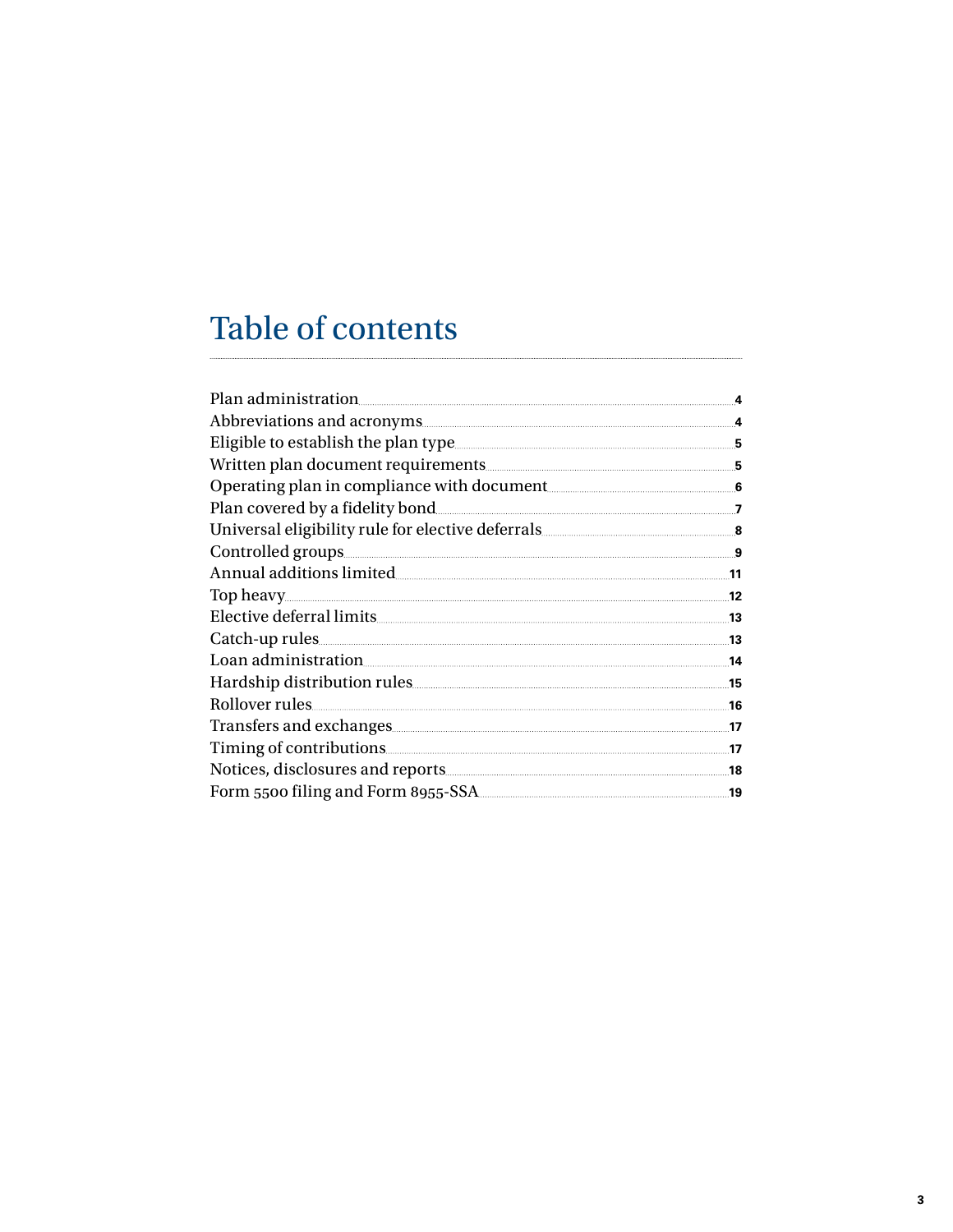# Are you administering your plan properly?

Plan administrators should periodically review the following areas of plan operations to ensure compliance with retirement plan laws and regulations.

The Internal Revenue Service (IRS) routinely publishes informational pieces including tips, sample questions that an auditor would ask during an examination and the most frequent operational errors found during audits. This guide includes a schedule of important dates and a chart by plan type that outlines areas of plan operation that may be included for review during an examination by the IRS or Department of Labor (DOL). This useful "at a glance" summary outlines various aspects of plan administration that plan sponsors should check, verify or complete on a regular basis to ensure compliance.

**Note:** If you have questions or concerns about whether or not you have been operating your plan in accordance with any of the areas indicated, please contact your OneAmerica representative.

The information herein is for general information only and is not intended to provide specific advice or recommendations for any individual or entity. Nothing herein constitutes or should be construed as a legal opinion or advice. Plan sponsors should consult their own attorney, accountant, financial or tax advisor or other planner or consultant with regard to their situation.

Securities offered through OneAmerica Securities, Inc., a Registered Investment Advisor, Member, FINRA, SIPC, One American Square, Indianapolis, IN 46282, 1-877-285-3863.

# Abbreviations and acronyms



- §: Section
- ACA: Automatic Contribution Arrangement
- ACP: Actual Contribution Percentage
- ADP: Actual Deferral Percentage
- DOL: Department of Labor
- EACA: Eligible Automatic Contribution Arrangement
- ERISA: Employee Retirement Income Security Act of 1974
- HCE: Highly Compensated Employee
- IRC: Internal Revenue Code
- IRS: Internal Revenue Service
- NHCE: Non-Highly Compensated Employee
- QACA: Qualified Automatic Contribution Arrangement
- QDIA: Qualified Default Investment Alternative
- QMAC: Qualified Matching **Contribution**
- QNEC: Qualified Non-Elective **Contribution**
- RMD: Required Minimum **Distribution**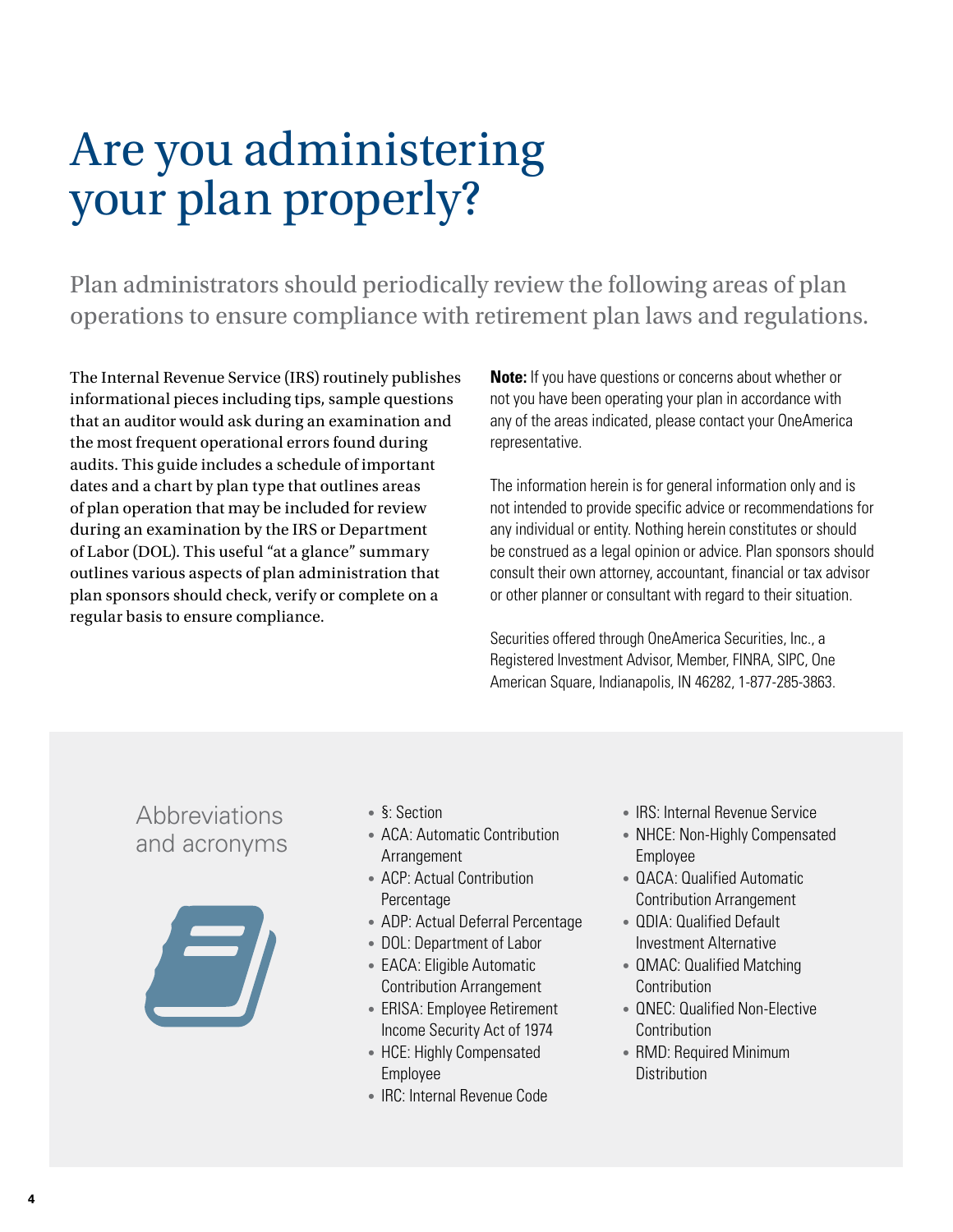# Administrative guidelines

### **Eligible to establish the plan type**

| <b>Profit sharing</b>                                                                                                                                                             | <b>Money purchase</b>                                                                                                                                                             | 401(k)                                                                                                                                                 | 403(b) Non-ERISA<br>$\mathsf{Title}$ - plans with<br>only salary deferral<br><b>contributions</b>                                  | <b>403(b) ERISA</b><br>$\overline{\text{Title}}$ $\overline{\text{This}}$<br>with employer<br>contributions                           | 457(b) eligible<br>plans                                                 |
|-----------------------------------------------------------------------------------------------------------------------------------------------------------------------------------|-----------------------------------------------------------------------------------------------------------------------------------------------------------------------------------|--------------------------------------------------------------------------------------------------------------------------------------------------------|------------------------------------------------------------------------------------------------------------------------------------|---------------------------------------------------------------------------------------------------------------------------------------|--------------------------------------------------------------------------|
| Corporations,<br>sub-chapter S,<br>self-employed, sole<br>proprietorships,<br>partnerships,<br>non-governmental<br>tax-exempt<br>entities, churches,<br>governmental<br>entities. | Corporations,<br>sub-chapter S,<br>self-employed, sole<br>proprietorships,<br>partnerships,<br>non-governmental<br>tax-exempt<br>entities, churches,<br>governmental<br>entities. | Corporations,<br>sub-chapter S,<br>self-employed, sole<br>proprietorships,<br>partnerships, non-<br>governmental tax-<br>exempt entities,<br>churches. | IRC §501(c)(3)<br>organization (e.g.,<br>non-governmental<br>tax-exempt entities),<br>schools, churches,<br>governmental entities. | IRC §501(c)(3)<br>organization (e.g.,<br>non-governmental<br>tax-exempt entities),<br>schools, churches,<br>governmental<br>entities. | Governmental<br>entities, non-<br>governmental tax-<br>exempt employers. |

#### **Written plan document requirements met**

| Plan must have<br>a written plan<br>document that is<br>updated to reflect<br>current legislation. | Plan must have<br>a written plan<br>document that is<br>updated to reflect<br>current legislation. | Plan must have<br>a written plan<br>document that is<br>updated to reflect<br>current legislation. | Final $403(b)$<br>regulations require<br>even those plans that<br>are exempt from Title<br>I (generally plans that<br>either contain only<br>elective deferrals<br>or are maintained<br>by governmental or<br>church employers)<br>to adopt a plan<br>document. | Plan must have<br>a written plan<br>document that is<br>updated to reflect<br>current legislation. | Plan must have<br>a written plan<br>document that is<br>updated to reflect<br>current legislation. |
|----------------------------------------------------------------------------------------------------|----------------------------------------------------------------------------------------------------|----------------------------------------------------------------------------------------------------|-----------------------------------------------------------------------------------------------------------------------------------------------------------------------------------------------------------------------------------------------------------------|----------------------------------------------------------------------------------------------------|----------------------------------------------------------------------------------------------------|
|----------------------------------------------------------------------------------------------------|----------------------------------------------------------------------------------------------------|----------------------------------------------------------------------------------------------------|-----------------------------------------------------------------------------------------------------------------------------------------------------------------------------------------------------------------------------------------------------------------|----------------------------------------------------------------------------------------------------|----------------------------------------------------------------------------------------------------|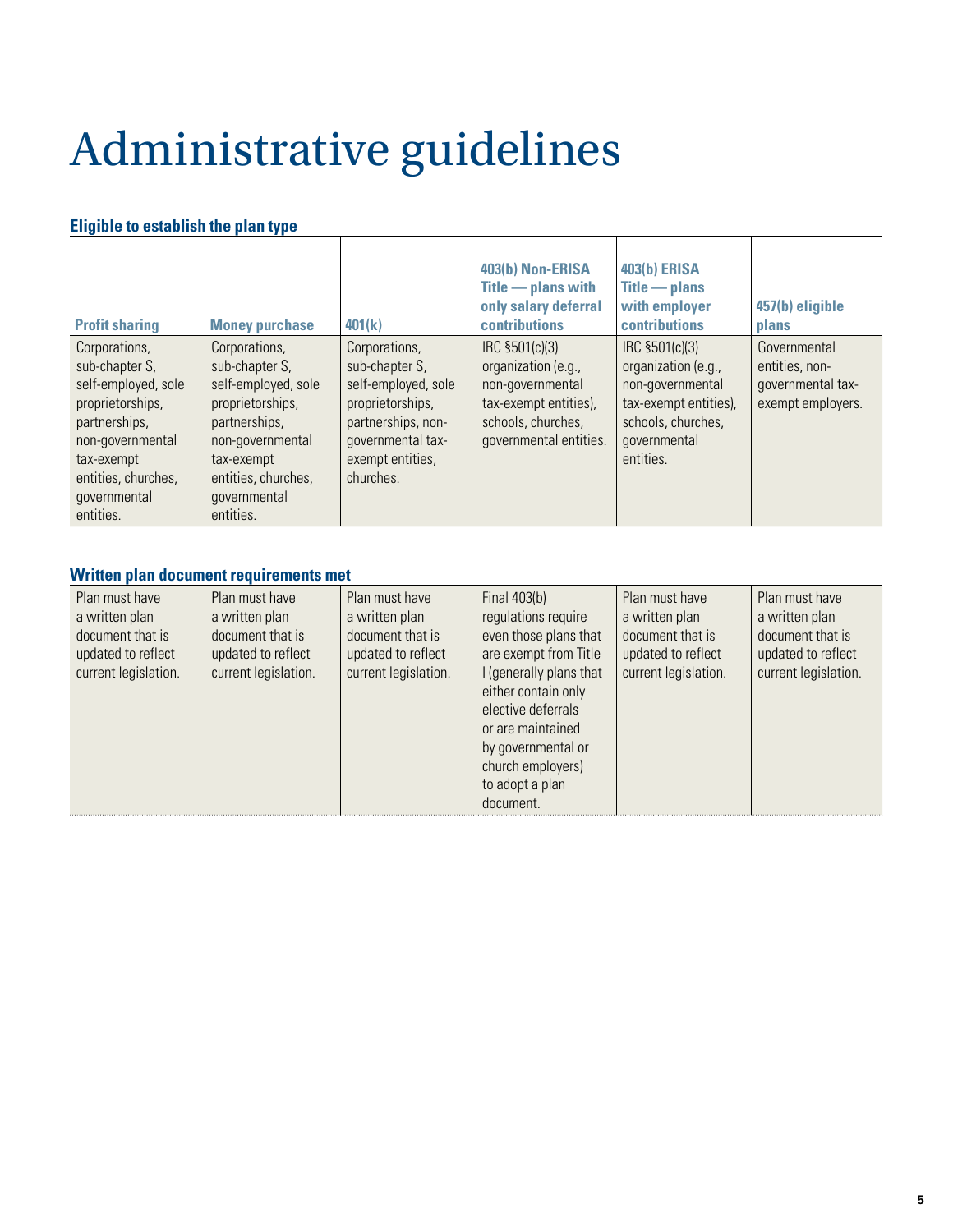|  |  |  | <b>Operating plan in compliance with document</b> |
|--|--|--|---------------------------------------------------|
|  |  |  |                                                   |

| <b>Profit sharing</b>                                                                                                                                                                                                               | <b>Money purchase</b>                                                                                                                                                                                                               | 401(k)                                                                                                                                                                                                                              | 403(b) Non-ERISA<br>$\overline{\text{Title}}$ - plans with<br>only salary deferral<br>contributions                                                                                                                                               | <b>403(b) ERISA</b><br>$\overline{\text{Title}}$ $\overline{\text{This}}$<br>with employer<br><b>contributions</b>                                                                                                                  | 457(b) eligible<br>plans                                                                                                                                                                                                                          |
|-------------------------------------------------------------------------------------------------------------------------------------------------------------------------------------------------------------------------------------|-------------------------------------------------------------------------------------------------------------------------------------------------------------------------------------------------------------------------------------|-------------------------------------------------------------------------------------------------------------------------------------------------------------------------------------------------------------------------------------|---------------------------------------------------------------------------------------------------------------------------------------------------------------------------------------------------------------------------------------------------|-------------------------------------------------------------------------------------------------------------------------------------------------------------------------------------------------------------------------------------|---------------------------------------------------------------------------------------------------------------------------------------------------------------------------------------------------------------------------------------------------|
| Must operate your<br>plan in accordance<br>with the plan<br>document. The<br>plan document<br>defines all terms of<br>the plan including<br>the calculation<br>of employer<br>contributions,<br>determination<br>of eligibility and | Must operate your<br>plan in accordance<br>with the plan<br>document. The<br>plan document<br>defines all terms of<br>the plan including<br>the calculation<br>of employer<br>contributions.<br>determination<br>of eligibility and | Must operate your<br>plan in accordance<br>with the plan<br>document. The<br>plan document<br>defines all terms of<br>the plan including<br>the calculation<br>of employer<br>contributions,<br>determination<br>of eligibility and | Must operate your<br>plan in accordance<br>with the plan<br>document. The<br>plan document<br>defines all terms of<br>the plan including<br>the determination<br>of eligibility and<br>the definition of<br>compensation for<br>nondiscrimination | Must operate your<br>plan in accordance<br>with the plan<br>document. The<br>plan document<br>defines all terms of<br>the plan including<br>the calculation<br>of employer<br>contributions,<br>determination<br>of eligibility and | Must operate your<br>plan in accordance<br>with the plan<br>document. The<br>plan document<br>defines all terms of<br>the plan including<br>the determination<br>of eligibility and<br>the definition of<br>compensation for<br>nondiscrimination |
| the definition of<br>compensation for<br>nondiscrimination<br>testing, etc.                                                                                                                                                         | the definition of<br>compensation for<br>nondiscrimination<br>testing, etc.                                                                                                                                                         | the definition of<br>compensation for<br>nondiscrimination<br>testing and<br>withholding of<br>elective deferrals, etc.                                                                                                             | testing and<br>withholding of elective<br>deferrals, etc.                                                                                                                                                                                         | the definition of<br>compensation for<br>nondiscrimination<br>testing and<br>withholding of<br>elective deferrals, etc.                                                                                                             | testing and<br>withholding<br>of elective<br>deferrals, etc.                                                                                                                                                                                      |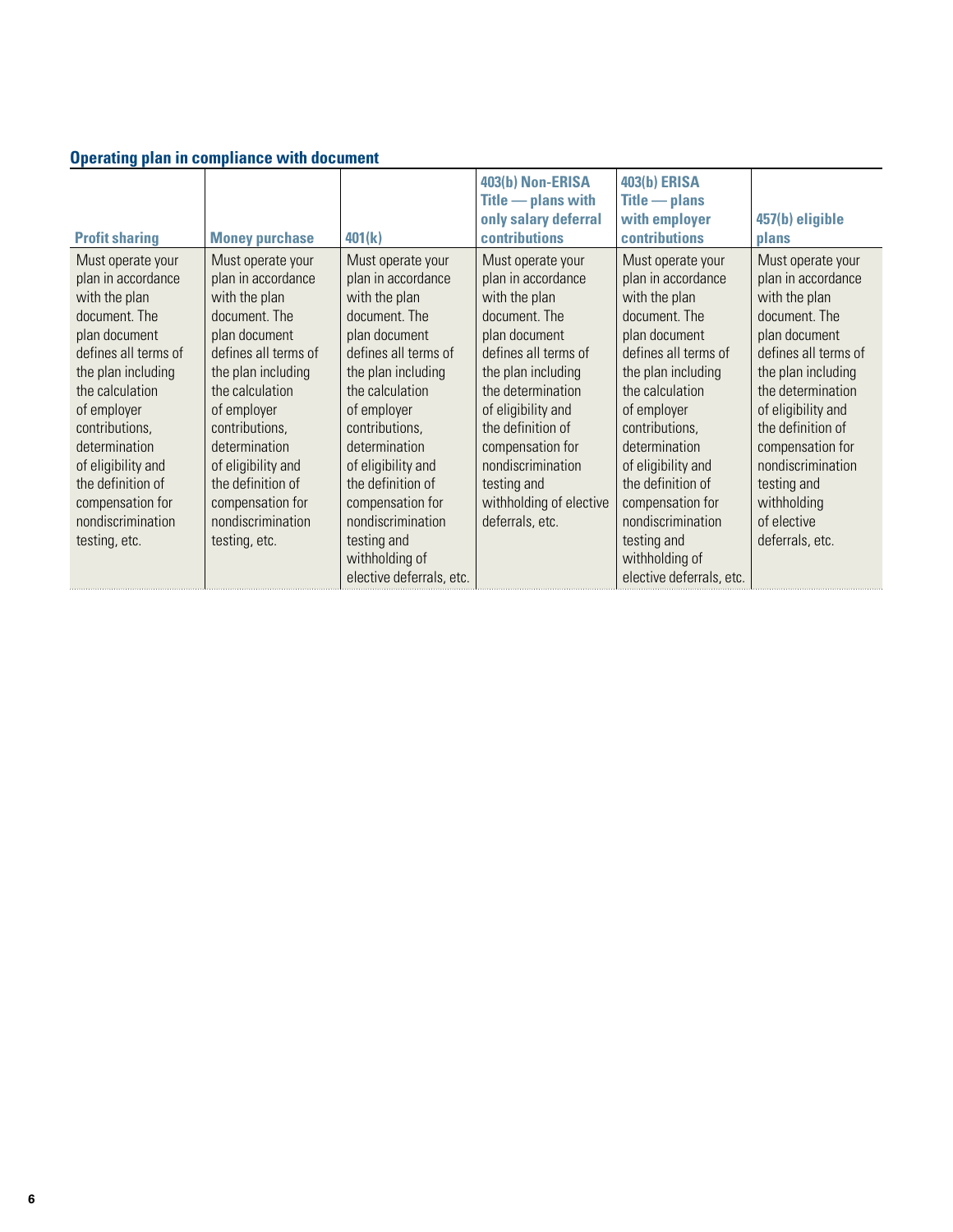| <b>Profit sharing</b>                                                                                                                                                                                                                                                                                                                                                                                                       | <b>Money purchase</b>                                                                                                                                                                                                                                                                                                                                                                                                       | 401(k)                                                                                                                                                                                                                                                                                                                                                                                                                             | 403(b) Non-ERISA<br>$\overline{\text{Title}}$ - plans with<br>only salary deferral<br>contributions | <b>403(b) ERISA</b><br>$\mathsf{Title}$ $\longrightarrow$ plans<br>with employer<br>contributions                                                                                                                                                                                                                                                                                                                                  | 457(b) eligible<br>plans                                                      |
|-----------------------------------------------------------------------------------------------------------------------------------------------------------------------------------------------------------------------------------------------------------------------------------------------------------------------------------------------------------------------------------------------------------------------------|-----------------------------------------------------------------------------------------------------------------------------------------------------------------------------------------------------------------------------------------------------------------------------------------------------------------------------------------------------------------------------------------------------------------------------|------------------------------------------------------------------------------------------------------------------------------------------------------------------------------------------------------------------------------------------------------------------------------------------------------------------------------------------------------------------------------------------------------------------------------------|-----------------------------------------------------------------------------------------------------|------------------------------------------------------------------------------------------------------------------------------------------------------------------------------------------------------------------------------------------------------------------------------------------------------------------------------------------------------------------------------------------------------------------------------------|-------------------------------------------------------------------------------|
| Section 412 of<br>ERISA requires that<br>fiduciaries and other<br>persons who handle<br>or are responsible<br>for the assets of<br>a qualified plan<br>be bonded. Every<br>individual must be<br>bonded for at least<br>10 percent of the<br>amount of plan funds<br>he or she handles<br>up to a maximum of<br>\$500,000 (\$1,000,000<br>if the plan holds<br>employer securities)<br>but in no case less<br>than \$1,000. | Section 412 of<br>ERISA requires that<br>fiduciaries and other<br>persons who handle<br>or are responsible<br>for the assets of<br>a qualified plan<br>be bonded. Every<br>individual must be<br>bonded for at least<br>10 percent of the<br>amount of plan funds<br>he or she handles<br>up to a maximum of<br>\$500,000 (\$1,000,000<br>if the plan holds<br>employer securities)<br>but in no case less<br>than \$1,000. | Section 412 of<br><b>ERISA</b> requires that<br>fiduciaries and other<br>persons who handle<br>or are responsible<br>for the assets of<br>a qualified plan<br>be bonded. Every<br>individual must be<br>bonded for at least<br>10 percent of the<br>amount of plan funds<br>he or she handles<br>up to a maximum of<br>\$500,000 (\$1,000,000<br>if the plan holds<br>employer securities)<br>but in no case less<br>than \$1,000. | Since plan is not<br>subject to ERISA, a<br>fidelity bond is not<br>required.                       | Section 412 of<br><b>ERISA</b> requires that<br>fiduciaries and other<br>persons who handle<br>or are responsible<br>for the assets of<br>a qualified plan<br>be bonded. Every<br>individual must be<br>bonded for at least<br>10 percent of the<br>amount of plan funds<br>he or she handles<br>up to a maximum of<br>\$500,000 (\$1,000,000<br>if the plan holds<br>employer securities)<br>but in no case less<br>than \$1,000. | Since plan is not<br>subject to ERISA, a<br>fidelity bond is not<br>required. |

#### **Plan covered by a fidelity bond**

It is important to note that a fidelity bond is not the same as fiduciary liability insurance. Under ERISA, fiduciaries may be personally liable for breach of certain responsibilities and subject to civil court action. With this in mind, you may want to consider fiduciary liability insurance that would provide protection from exposure to:

- Plan sponsor employer
- Officers
- Directors
- Employees

For more information, contact the agent who provided fidelity bonding coverage for your plan.

A DOL approved list of surety companies for ERISA fidelity bonds can be found at: *http://www.fiscal.treasury.gov/fsreports/ref/suretyBnd/complaints.htm*.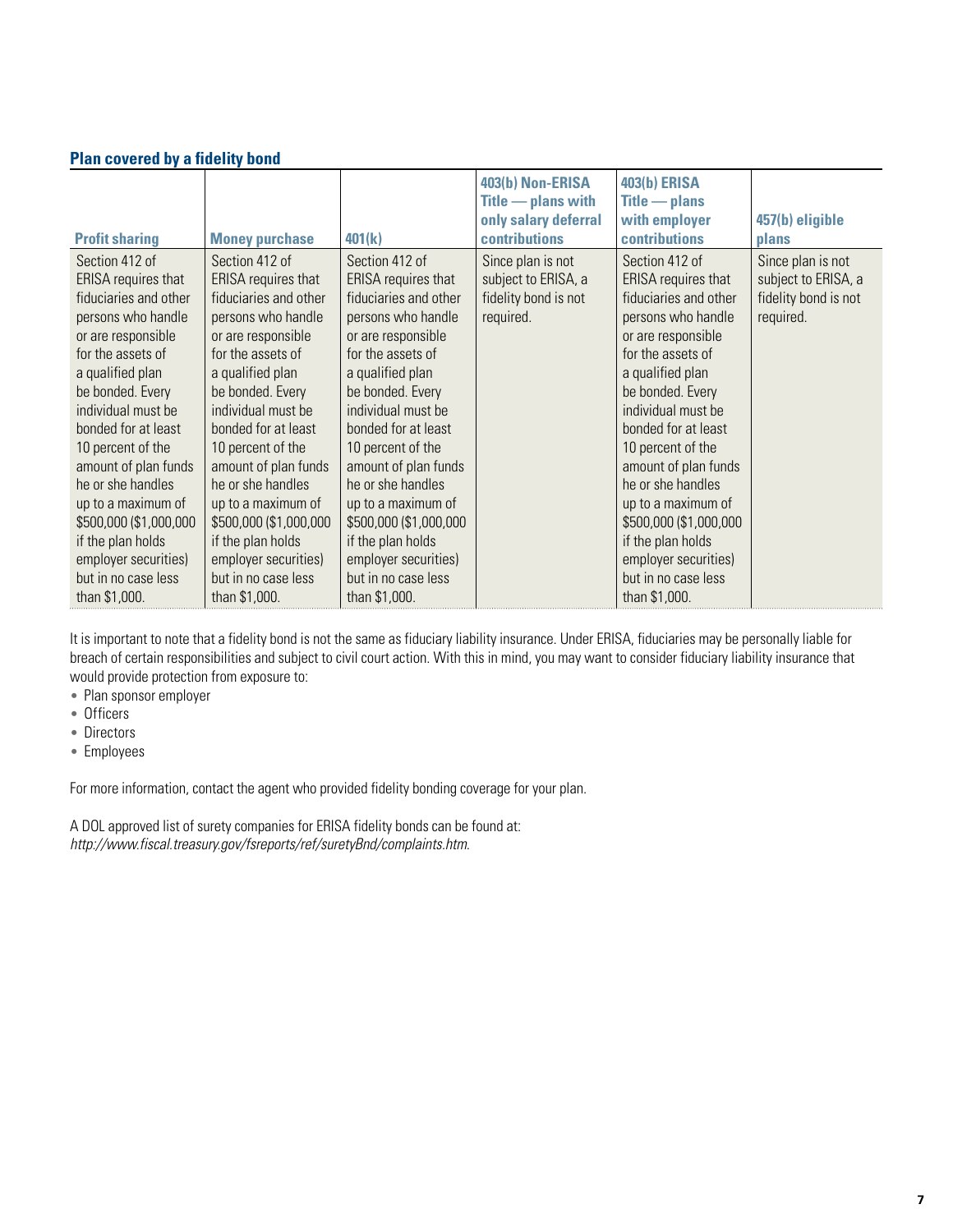#### **Universal eligibility rule for elective deferrals met**

|                       |                       |        | 403(b) Non-ERISA                                                                                                                                                                                                                                                                                                                                                                                                                                                                                                                                                                                                                                                                                                                                                                                                                 | <b>403(b) ERISA</b>                                                                                                                                                                                                                                                                                                                                                                                                                                                                                                                                                                                                                                                                                                                                                                                                                                                                                                                                                                               |                                                                                                                                                                                                                                                                                                     |
|-----------------------|-----------------------|--------|----------------------------------------------------------------------------------------------------------------------------------------------------------------------------------------------------------------------------------------------------------------------------------------------------------------------------------------------------------------------------------------------------------------------------------------------------------------------------------------------------------------------------------------------------------------------------------------------------------------------------------------------------------------------------------------------------------------------------------------------------------------------------------------------------------------------------------|---------------------------------------------------------------------------------------------------------------------------------------------------------------------------------------------------------------------------------------------------------------------------------------------------------------------------------------------------------------------------------------------------------------------------------------------------------------------------------------------------------------------------------------------------------------------------------------------------------------------------------------------------------------------------------------------------------------------------------------------------------------------------------------------------------------------------------------------------------------------------------------------------------------------------------------------------------------------------------------------------|-----------------------------------------------------------------------------------------------------------------------------------------------------------------------------------------------------------------------------------------------------------------------------------------------------|
|                       |                       |        | $\overline{\text{Title}}$ - plans with                                                                                                                                                                                                                                                                                                                                                                                                                                                                                                                                                                                                                                                                                                                                                                                           | $\overline{\text{Title}}$ $\overline{\text{This}}$                                                                                                                                                                                                                                                                                                                                                                                                                                                                                                                                                                                                                                                                                                                                                                                                                                                                                                                                                |                                                                                                                                                                                                                                                                                                     |
|                       |                       |        | only salary deferral                                                                                                                                                                                                                                                                                                                                                                                                                                                                                                                                                                                                                                                                                                                                                                                                             | with employer                                                                                                                                                                                                                                                                                                                                                                                                                                                                                                                                                                                                                                                                                                                                                                                                                                                                                                                                                                                     | 457(b) eligible                                                                                                                                                                                                                                                                                     |
| <b>Profit sharing</b> | <b>Money purchase</b> | 401(k) | contributions                                                                                                                                                                                                                                                                                                                                                                                                                                                                                                                                                                                                                                                                                                                                                                                                                    | contributions                                                                                                                                                                                                                                                                                                                                                                                                                                                                                                                                                                                                                                                                                                                                                                                                                                                                                                                                                                                     | plans                                                                                                                                                                                                                                                                                               |
| N/A                   | N/A                   | N/A    | All employees except:<br>• Employees who are<br>eligible for another<br>section 403(b) plan,<br>or for a governmental<br>457(b) plan of the<br>employer which<br>permits elective<br>deferrals<br>Employees who<br>$\bullet$<br>are eligible to make<br>elective deferrals<br>under a section<br>$401(k)$ plan<br>• Nonresident aliens<br>• Students<br>performing services<br>described in IRC<br>\$3121(b)(10)<br>Employees who<br>$\bullet$<br>normally work fewer<br>than 20 hours per<br>week; however,<br>exclusion based on<br>a work schedule<br>of fewer than 20<br>hours per week<br>may not be applied<br>to any employee<br>by a section 403(b)<br>plan that is not<br>subject to ERISA<br>if the employee<br>ever worked more<br>than 1,000 hours<br>in the preceding<br>employment year or<br>preceding plan year. | All employees except:<br>• Employees who<br>are eligible for<br>another section<br>403(b) plan, or for a<br>governmental 457(b)<br>plan of the employer<br>which permits<br>elective deferrals<br>• Employees who<br>are eligible to<br>make elective<br>deferrals under a<br>section 401(k) plan<br>• Nonresident aliens<br>Students performing<br>services described<br>in IRC §3121(b)(10),<br>must be permitted<br>to make section<br>403(b) elective<br>deferrals if any<br>employee of the<br>eligible employer<br>may make elective<br>deferrals.<br>Employees who<br>$\bullet$<br>normally work fewer<br>than 20 hours per<br>week; however,<br>based on a work<br>schedule of fewer<br>than 20 hours per<br>week may not<br>be applied to any<br>employee by a<br>section 403(b) plan<br>that is subject to<br>Title I of ERISA, if<br>the employee ever<br>worked more than<br>1,000 hours during<br>their employment<br>year or subsequent<br>plan year or<br>determination<br>period. | N/A<br>If a $457(b)$ plan is<br>sponsored by a<br>non-governmental<br>tax-exempt entity<br>it must be a top hat<br>plan. Governmental<br>plans may be but are<br>not required to be<br>top hat plans. Top<br>hat plans can allow<br>only a select group<br>of management or<br>HCEs to participate. |

If students or employees who work less than 20 hours per week are excluded, but one of these excluded employees is allowed to make elective deferrals, then all of the employees in that excluded group must be allowed to participate.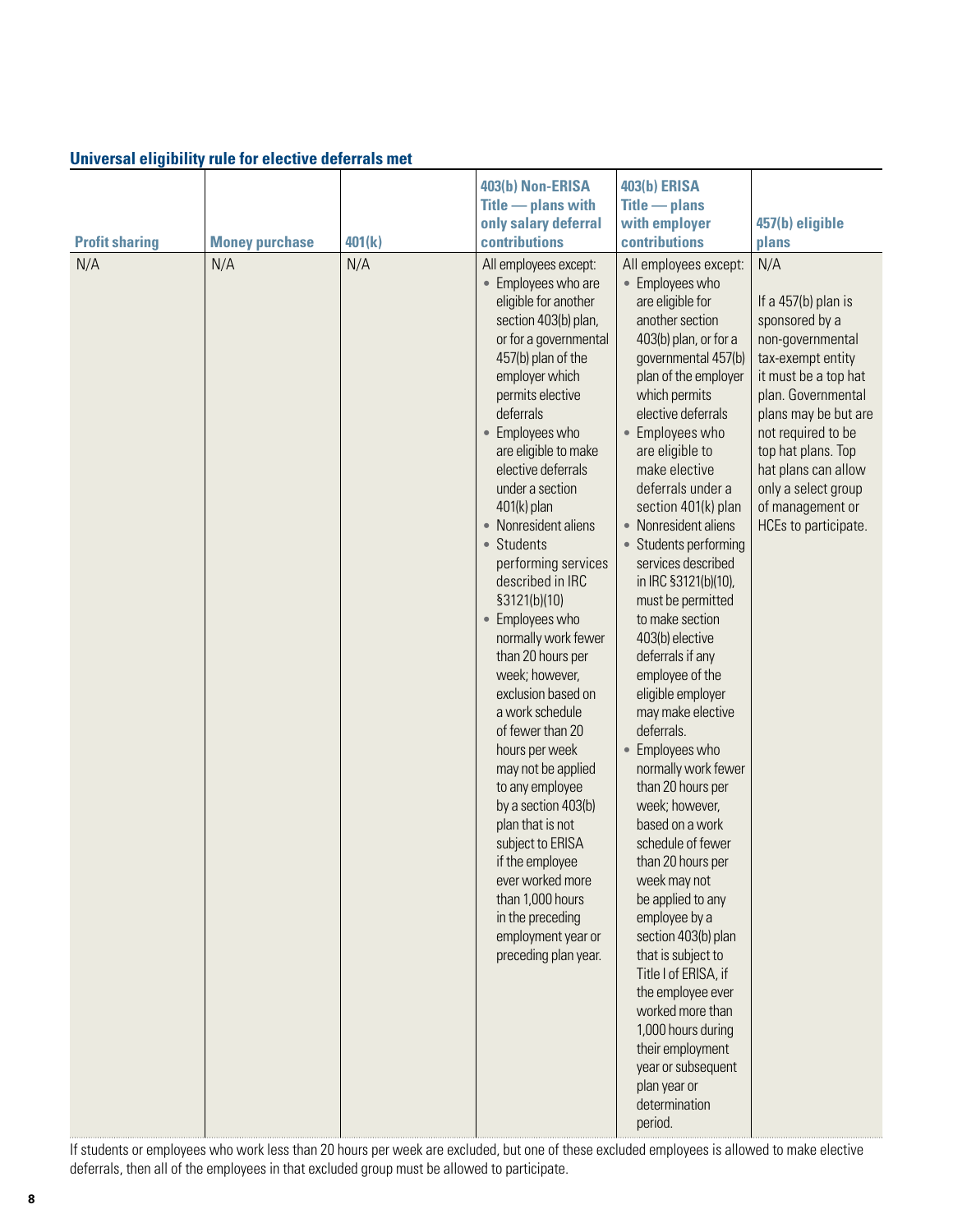|  | Controlled groups identified and covered or excluded under the plan |  |  |  |
|--|---------------------------------------------------------------------|--|--|--|
|--|---------------------------------------------------------------------|--|--|--|

| <b>Profit sharing</b>                                                                                                                                                                                                                                                                                                                   | <b>Money purchase</b>                                                                                                                                                                                                                                                                                                                   | 401(k)                                                                                                                                                                                                                                                                                                                                  | 403(b) Non-ERISA<br>$\overline{\text{Title}}$ - plans with<br>only salary deferral<br><b>contributions</b>                                                                                                                                                                                                       | <b>403(b) ERISA</b><br>$\overline{\text{Title}}$ $\overline{\text{This}}$<br>with employer<br><b>contributions</b>                                                                                                                                                                                                  | 457(b) eligible<br>plans                                                                                                                                                                                                                                                                                            |
|-----------------------------------------------------------------------------------------------------------------------------------------------------------------------------------------------------------------------------------------------------------------------------------------------------------------------------------------|-----------------------------------------------------------------------------------------------------------------------------------------------------------------------------------------------------------------------------------------------------------------------------------------------------------------------------------------|-----------------------------------------------------------------------------------------------------------------------------------------------------------------------------------------------------------------------------------------------------------------------------------------------------------------------------------------|------------------------------------------------------------------------------------------------------------------------------------------------------------------------------------------------------------------------------------------------------------------------------------------------------------------|---------------------------------------------------------------------------------------------------------------------------------------------------------------------------------------------------------------------------------------------------------------------------------------------------------------------|---------------------------------------------------------------------------------------------------------------------------------------------------------------------------------------------------------------------------------------------------------------------------------------------------------------------|
| If two or more<br>organizations are<br>part of a controlled<br>group of businesses,<br>the organizations are<br>treated as a single<br>employer when<br>applying qualified<br>plan requirements<br>such as general<br>qualification,<br>eligibility and<br>coverage, vesting,<br>annual addition<br>limitations and top<br>heavy rules. | If two or more<br>organizations are<br>part of a controlled<br>group of businesses,<br>the organizations are<br>treated as a single<br>employer when<br>applying qualified<br>plan requirements<br>such as general<br>qualification,<br>eligibility and<br>coverage, vesting,<br>annual addition<br>limitations and top<br>heavy rules. | If two or more<br>organizations are<br>part of a controlled<br>group of businesses,<br>the organizations are<br>treated as a single<br>employer when<br>applying qualified<br>plan requirements<br>such as general<br>qualification,<br>eligibility and<br>coverage, vesting,<br>annual addition<br>limitations and top<br>heavy rules. | If two or more<br>organizations are<br>part of a controlled<br>group of businesses,<br>the organizations are<br>treated as a single<br>employer when<br>applying qualified<br>plan requirements<br>such as general<br>qualification, eligibility<br>and coverage, vesting<br>and annual addition<br>limitations. | If two or more<br>organizations are<br>part of a controlled<br>group of businesses,<br>the organizations are<br>treated as a single<br>employer when<br>applying qualified<br>plan requirements<br>such as general<br>qualification,<br>eligibility and<br>coverage, vesting<br>and annual addition<br>limitations. | If two or more<br>organizations are<br>part of a controlled<br>group of businesses,<br>the organizations are<br>treated as a single<br>employer when<br>applying qualified<br>plan requirements<br>such as general<br>qualification,<br>eligibility and<br>coverage, vesting<br>and annual addition<br>limitations. |

## **Coverage and nondiscrimination rules satisfied, HCEs properly identified and refunds returned timely (if applicable)**

| Based on your plan's<br>allocation formula,<br>nondiscrimination<br>testing may be<br>required under IRC<br>\$401(a)(4). | Based on your plan's<br>allocation formula,<br>nondiscrimination<br>testing may be<br>required under IRC<br>\$401(a)(4). | Nondiscrimination<br>tests include:<br>ADP (for deferrals<br>including Roth<br>deferrals), ACP (for<br>employee after-tax<br>and match). Based on<br>your plan's allocation<br>formula for employer<br>contributions,<br>nondiscrimination<br>testing may be<br>required under IRC<br>\$401(a)(4). | N/A | Nondiscrimination<br>tests include: ACP<br>(for employee after-<br>tax and match).<br>Based on your<br>plan's allocation<br>formula for employer<br>contributions,<br>nondiscrimination<br>testing may be<br>required under IRC<br>\$401(a)(4). | N/A |
|--------------------------------------------------------------------------------------------------------------------------|--------------------------------------------------------------------------------------------------------------------------|----------------------------------------------------------------------------------------------------------------------------------------------------------------------------------------------------------------------------------------------------------------------------------------------------|-----|-------------------------------------------------------------------------------------------------------------------------------------------------------------------------------------------------------------------------------------------------|-----|
|--------------------------------------------------------------------------------------------------------------------------|--------------------------------------------------------------------------------------------------------------------------|----------------------------------------------------------------------------------------------------------------------------------------------------------------------------------------------------------------------------------------------------------------------------------------------------|-----|-------------------------------------------------------------------------------------------------------------------------------------------------------------------------------------------------------------------------------------------------|-----|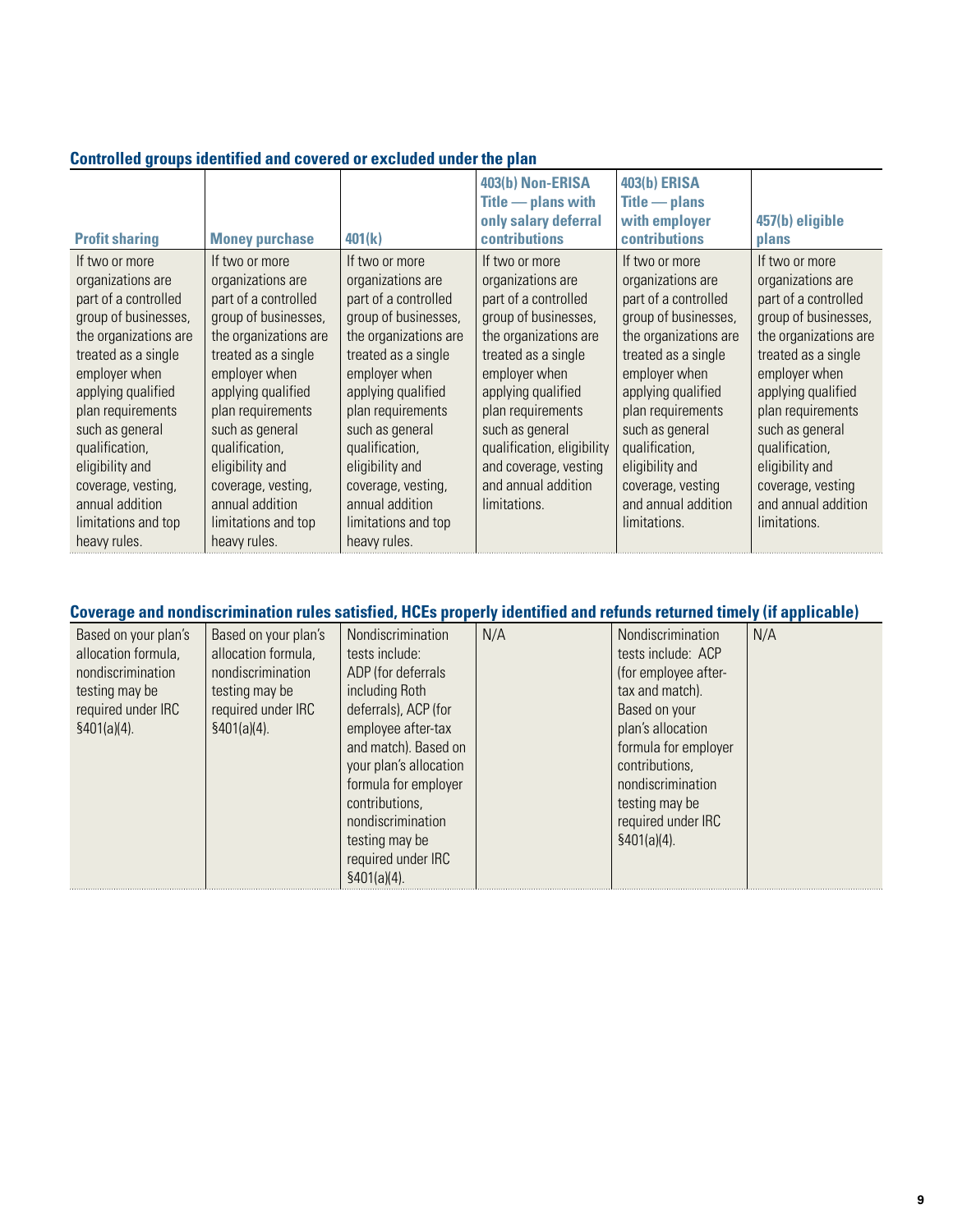| <b>Profit sharing</b>                                                                                                                                                                                                                      | <b>Money purchase</b>                                                                                                                                                                                                                                                                                                                                                                                                                              | 401(k)                                                                                                                                                                                                                                                                                                                                                                          | 403(b) Non-ERISA<br>$\overline{\text{Title}}$ - plans with<br>only salary deferral<br><b>contributions</b> | <b>403(b) ERISA</b><br>$\overline{\text{Title}}$ $\overline{\text{This}}$<br>with employer<br>contributions                                                                                                                                                                                                                                                                               | 457(b) eligible<br>plans |
|--------------------------------------------------------------------------------------------------------------------------------------------------------------------------------------------------------------------------------------------|----------------------------------------------------------------------------------------------------------------------------------------------------------------------------------------------------------------------------------------------------------------------------------------------------------------------------------------------------------------------------------------------------------------------------------------------------|---------------------------------------------------------------------------------------------------------------------------------------------------------------------------------------------------------------------------------------------------------------------------------------------------------------------------------------------------------------------------------|------------------------------------------------------------------------------------------------------------|-------------------------------------------------------------------------------------------------------------------------------------------------------------------------------------------------------------------------------------------------------------------------------------------------------------------------------------------------------------------------------------------|--------------------------|
| Coverage testing<br>is required for the<br>employer contribution<br>to ensure that a<br>minimum percentage<br>of NHCEs are eligible<br>to receive benefits<br>in relation to the<br>percentage of HCEs<br>eligible to receive<br>benefits. | Coverage testing<br>is required for the<br>employer contribution<br>to ensure that a<br>minimum percentage<br>of NHCEs are eligible<br>to receive benefits<br>in relation to the<br>percentage of HCEs<br>eligible to receive<br>benefits.<br>Plan may require ACP<br>testing if plan requires<br>mandatory employee<br>contributions or has a<br>matching contribution<br>formula tied to<br>participant deferrals in<br>a 403(b) or 457(b) plan. | Coverage testing<br>is required for<br>all contributions<br>to ensure that a<br>minimum percentage<br>of NHCEs are eligible<br>to receive benefits<br>in relation to the<br>percentage of HCEs<br>eligible to receive<br>benefits.<br>Safe harbor 401(k)<br>plans and plans<br>with a QACA are<br>exempt from ADP<br>and ACP testing if<br>certain conditions are<br>satisfied. | N/A                                                                                                        | Coverage testing<br>is required for all<br>contributions except<br>deferrals to ensure<br>that a minimum<br>percentage of NHCEs<br>are eligible to receive<br>benefits in relation<br>to the percentage<br>of HCEs eligible to<br>receive benefits.<br>403(b) plans are not<br>subject to the ADP<br>or coverage tests for<br>deferrals because<br>of the universal<br>eligibility rules. | N/A                      |

#### **Coverage and nondiscrimination rules satisfied, HCEs properly identified and refunds returned timely (if applicable)**

An employee is considered an HCE if he or she meets any of the following criteria:

- A more than 5% owner of the employer (or related employer) at any time during the current or preceding plan year.
- Had compensation from the employer in excess of \$125,000 during the preceding year and, if the employer so elected, was in the top-paid group of the employer. **Note:** the HCE compensation limit in 2019 is used to determine HCEs in 2020.

Consider the following when determining an employee's HCE status:

- **Controlled group and affiliated service group:** All employees employed by members of a controlled group, affiliated service group or a group of trades or businesses under common control are treated as employed by a single employer. All employees of the single employer are included for the purposes of determining HCEs.
- **Family members:** If an employee is a family member of a more than 5% owner, then such family member is also considered an HCE. Family members include the spouse, parents, children and grandparents. Family members for this purpose do not include grandchildren, siblings or in-laws. Please keep in mind that ownership may be attributed from multiple family members. For example, Mary has no direct ownership, her father is a 4% owner and her husband is a 3% owner. Therefore, Mary is a 7% owner.
- **Top-paid group:** If you have made the top-paid group election in your adoption agreement or plan document, employees treated as HCEs because of their compensation are limited to the highest paid 20% of all employees of the employer in the preceding plan year.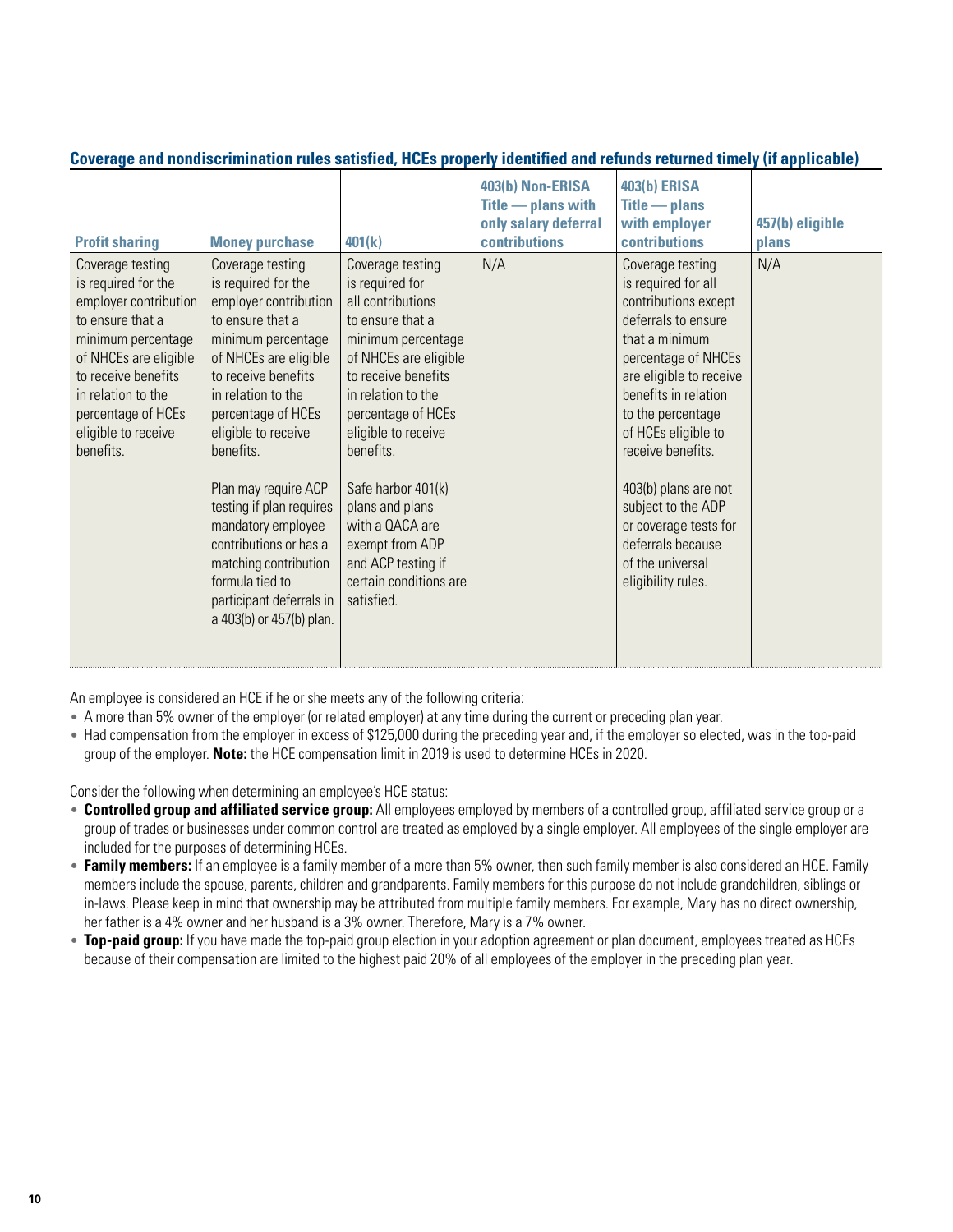|                                                                                                                                                                                                                                                                                                                               |                                                                                                                                                                                                                                                                                                                                          |                                                                                                                                                                                                                                                                                                                                                     | 403(b) Non-ERISA                                                                                                                                                                                                                                                                               | <b>403(b) ERISA</b>                                                                                                                                                                                                                                                                                                                                    |                                                                                                                                                                                                                                                                                                                                                                                                                                                                                                                                                                                     |
|-------------------------------------------------------------------------------------------------------------------------------------------------------------------------------------------------------------------------------------------------------------------------------------------------------------------------------|------------------------------------------------------------------------------------------------------------------------------------------------------------------------------------------------------------------------------------------------------------------------------------------------------------------------------------------|-----------------------------------------------------------------------------------------------------------------------------------------------------------------------------------------------------------------------------------------------------------------------------------------------------------------------------------------------------|------------------------------------------------------------------------------------------------------------------------------------------------------------------------------------------------------------------------------------------------------------------------------------------------|--------------------------------------------------------------------------------------------------------------------------------------------------------------------------------------------------------------------------------------------------------------------------------------------------------------------------------------------------------|-------------------------------------------------------------------------------------------------------------------------------------------------------------------------------------------------------------------------------------------------------------------------------------------------------------------------------------------------------------------------------------------------------------------------------------------------------------------------------------------------------------------------------------------------------------------------------------|
|                                                                                                                                                                                                                                                                                                                               |                                                                                                                                                                                                                                                                                                                                          |                                                                                                                                                                                                                                                                                                                                                     | $\overline{\text{Title}}$ - plans with                                                                                                                                                                                                                                                         | $\overline{\text{Title}}$ $\overline{\text{This}}$                                                                                                                                                                                                                                                                                                     |                                                                                                                                                                                                                                                                                                                                                                                                                                                                                                                                                                                     |
|                                                                                                                                                                                                                                                                                                                               |                                                                                                                                                                                                                                                                                                                                          |                                                                                                                                                                                                                                                                                                                                                     | only salary deferral                                                                                                                                                                                                                                                                           | with employer                                                                                                                                                                                                                                                                                                                                          | 457(b) eligible                                                                                                                                                                                                                                                                                                                                                                                                                                                                                                                                                                     |
| <b>Profit sharing</b>                                                                                                                                                                                                                                                                                                         | <b>Money purchase</b>                                                                                                                                                                                                                                                                                                                    | 401(k)                                                                                                                                                                                                                                                                                                                                              | contributions                                                                                                                                                                                                                                                                                  | contributions                                                                                                                                                                                                                                                                                                                                          | plans                                                                                                                                                                                                                                                                                                                                                                                                                                                                                                                                                                               |
| Test to ensure that<br>the total of each<br>participant's allocated<br>contributions,<br>including forfeitures<br>for the limitation year<br>(generally the same<br>as the plan year)<br>has not exceeded<br>the annual additions<br>limit.<br>Limit is lesser of:<br>• 100 percent of<br>§415 compensation<br>or<br>\$57,000 | Test to ensure that<br>the total of each<br>participant's allocated<br>contributions,<br>including forfeitures<br>for the limitation year<br>(generally the same<br>as the plan year)<br>has not exceeded<br>the annual additions<br>limit.<br>Limit is lesser of:<br>• 100 percent of<br>§415 compensation<br><sub>0r</sub><br>\$57,000 | Test to ensure that<br>the total of each<br>participant's allocated<br>contributions,<br>including deferrals,<br>and forfeitures for<br>the limitation year<br>(generally the same<br>as the plan year) has<br>not exceeded the<br>annual additions limit.<br>Limit is lesser of:<br>• 100 percent of<br>§415 compensation<br><b>or</b><br>\$57,000 | Test to ensure that<br>the total of each<br>participant's allocated<br>contributions, for<br>the limitation year<br>(generally the same as<br>the plan year) has not<br>exceeded the annual<br>additions limit.<br>Limit is lesser of:<br>• 100 percent of §415<br>compensation or<br>\$57,000 | Test to ensure that<br>the total of each<br>participant's allocated<br>contributions,<br>including deferrals,<br>and forfeitures for<br>the limitation year<br>(generally the same<br>as the plan year)<br>has not exceeded<br>the annual additions<br>limit.<br>Limit is lesser of:<br>• 100 percent of<br>§415 compensation<br><b>or</b><br>\$57,000 | Test to ensure<br>that the total of<br>each participant's<br>allocated<br>contributions, for<br>the limitation year<br>(generally the same<br>as the plan year)<br>has not exceeded<br>the annual additions<br>limit.<br>Limit is lesser of:<br>• 100 percent<br>of §415<br>compensation or<br>\$19,500<br>Special catch-<br>up provisions<br>may increase<br>the contribution<br>limit. Employer<br>contributions offset<br>employee deferrals.<br>If a $457(b)$ plan is<br>combined with a<br>401(k) or 403(b) plan,<br>separate annual<br>addition limits apply<br>to each plan. |

### **Annual additions limited**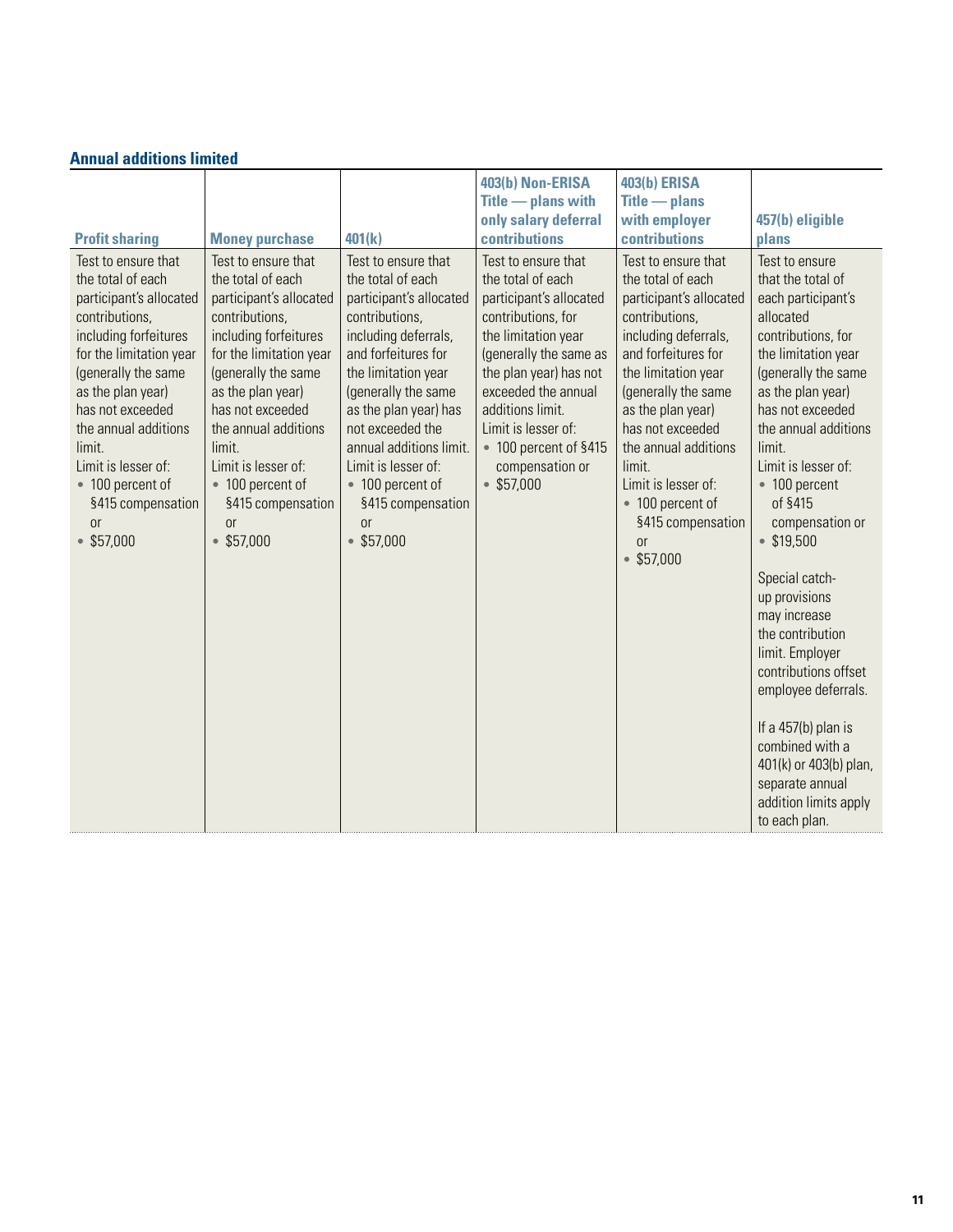| Top heavy sausinea, Key employees fachumed and employer continuum made unicry (if applicable)                                                                                                                                                   |                                                                                                                                                                                                                                                 |                                                                                                                                                                                                                                                                                                                                                                                |                                                                                                            |                                                                                                                    |                          |
|-------------------------------------------------------------------------------------------------------------------------------------------------------------------------------------------------------------------------------------------------|-------------------------------------------------------------------------------------------------------------------------------------------------------------------------------------------------------------------------------------------------|--------------------------------------------------------------------------------------------------------------------------------------------------------------------------------------------------------------------------------------------------------------------------------------------------------------------------------------------------------------------------------|------------------------------------------------------------------------------------------------------------|--------------------------------------------------------------------------------------------------------------------|--------------------------|
| <b>Profit sharing</b>                                                                                                                                                                                                                           | <b>Money purchase</b>                                                                                                                                                                                                                           | 401(k)                                                                                                                                                                                                                                                                                                                                                                         | 403(b) Non-ERISA<br>$\overline{\text{Title}}$ - plans with<br>only salary deferral<br><b>contributions</b> | <b>403(b) ERISA</b><br>$\overline{\text{Title}}$ $\overline{\text{This}}$<br>with employer<br><b>contributions</b> | 457(b) eligible<br>plans |
| Test to ensure that<br>the account values<br>of key employees are<br>not a disproportionate<br>percentage of the<br>total assets of the<br>plan compared to<br>non-key employees.<br>Disproportionate is<br>defined as more than<br>60 percent. | Test to ensure that<br>the account values of<br>key employees are<br>not a disproportionate<br>percentage of the<br>total assets of the<br>plan compared to<br>non-key employees.<br>Disproportionate is<br>defined as more than<br>60 percent. | Test to ensure that<br>the account values of<br>key employees are<br>not a disproportionate<br>percentage of the<br>total assets of the<br>plan compared to<br>non-key employees.<br>Disproportionate is<br>defined as more than<br>60 percent.<br>Safe harbor 401(k)<br>plans are exempt<br>from top heavy<br>funding requirements<br>if certain conditions<br>are satisfied. | N/A                                                                                                        | N/A                                                                                                                | N/A                      |

#### **Top heavy satisfied, key employees identified and employer contribution made timely (if applicable)**

An employee is considered a key employee if he or she meets any of the following criteria:

- An officer having annual compensation greater than \$185,000
- A more than 5% owner of the employer (or related employer)
- A more than 1% owner of the employer (or related employer) with compensation in excess of \$150,000

Consider the following when determining an employee's key status:

- **Controlled group and affiliated service group:** All employees employed by members of a controlled group, affiliated service group or a group of trades or businesses under common control are treated as employed by a single employer. All employees of the single employer are included for the purposes of determining the key employee.
- **Family members:** If an employee is a family member of a more than 5% owner, then such family member is also considered a key employee. If an employee is a family member of a more than 1% owner, then such family member is also considered a key employee if they have compensation in excess of \$150,000. Family members include the spouse, parents, children and grandparents. Family members for this purpose do not include grandchildren, siblings or in-laws. Please keep in mind that ownership may be attributed from multiple family members. For example, Mary has no direct ownership, her father is a 4% owner and her husband is a 3% owner. Therefore, Mary is a 7% owner.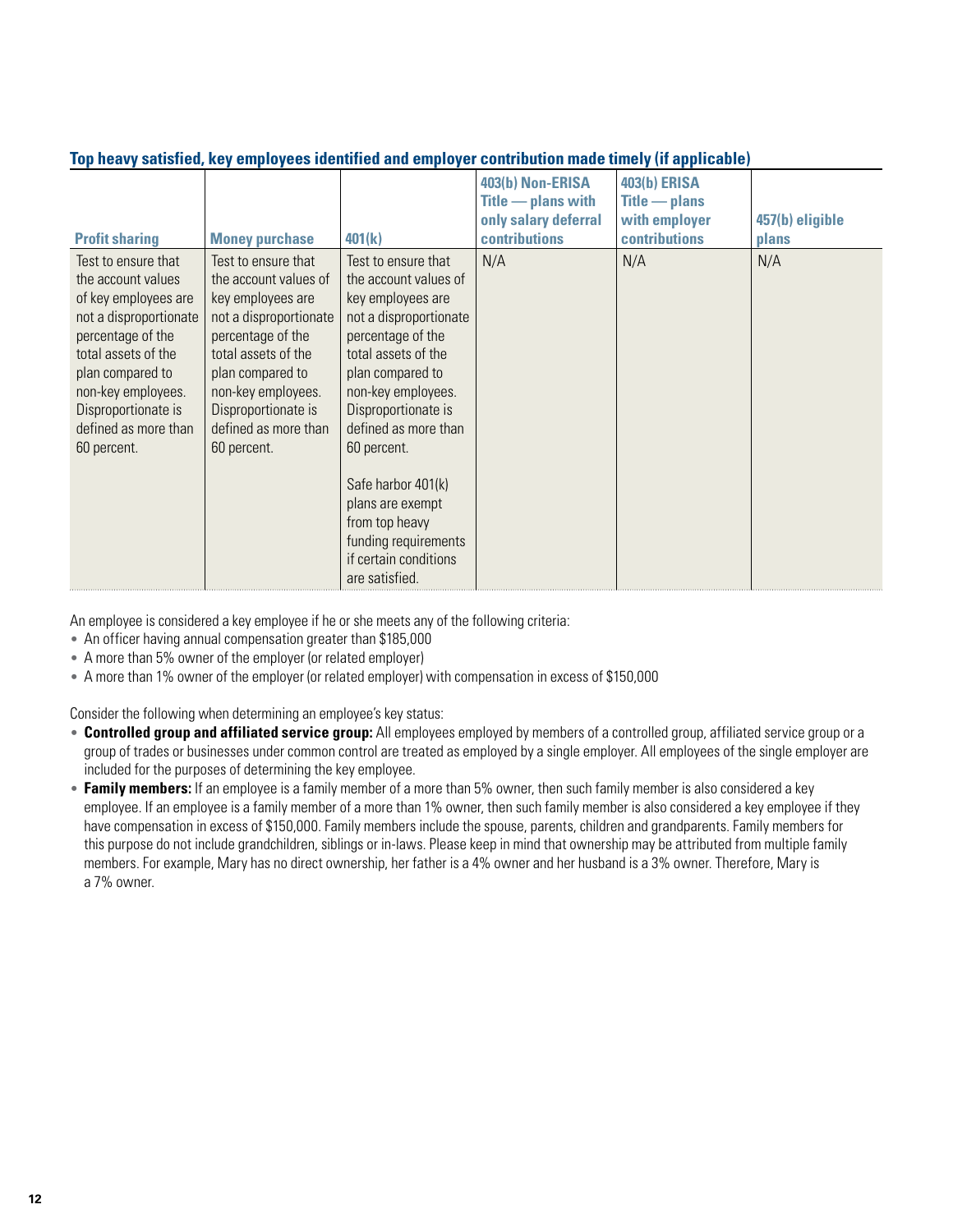|  |  | <b>Elective deferrals limited and excess deferrals returned timely</b> |
|--|--|------------------------------------------------------------------------|
|--|--|------------------------------------------------------------------------|

| <b>Profit sharing</b> | <b>Money purchase</b> | 401(k)                                                                                                                                      | 403(b) Non-ERISA<br>$\overline{\text{Title}}$ - plans with<br>only salary deferral<br><b>contributions</b>                                  | 403(b) ERISA<br>$\overline{\text{Title}}$ - plans<br>with employer<br><b>contributions</b>                                                  | 457(b) eligible<br>plans                                                                                                                                                                                                                                  |
|-----------------------|-----------------------|---------------------------------------------------------------------------------------------------------------------------------------------|---------------------------------------------------------------------------------------------------------------------------------------------|---------------------------------------------------------------------------------------------------------------------------------------------|-----------------------------------------------------------------------------------------------------------------------------------------------------------------------------------------------------------------------------------------------------------|
| N/A                   | N/A                   | Ensures that the total<br>of each participant's<br>elective deferrals<br>has not exceeded the<br>calendar year limit.<br>Limit is \$19,500. | Ensures that the total<br>of each participant's<br>elective deferrals<br>has not exceeded the<br>calendar year limit.<br>Limit is \$19,500. | Ensures that the total<br>of each participant's<br>elective deferrals<br>has not exceeded the<br>calendar year limit.<br>Limit is \$19,500. | Ensures that the total<br>of each participant's<br>elective deferrals<br>has not exceeded the<br>calendar year limit.<br>457(b) plans have<br>their own limit of<br>\$19,500. If combined<br>with a $401(k)$ or<br>403(b) plan, the limit<br>is \$39,000. |

#### **Catch-up rules applied properly**

| outon up ruroo uppnou propon |     |                                                                                                                                                                                                                                                               |                                                                                                                                                                                                                                                                                                                                                                                                                                                                                                                                                                                                                                                                                   |                                                                                                                                                                                                                                                                                                                                                                                                                                                                                                                                                                                                                                                                                |                                                                                                                                                                                                                                                                                                                                                                                                                                                                                                                                                                                                                                                                         |
|------------------------------|-----|---------------------------------------------------------------------------------------------------------------------------------------------------------------------------------------------------------------------------------------------------------------|-----------------------------------------------------------------------------------------------------------------------------------------------------------------------------------------------------------------------------------------------------------------------------------------------------------------------------------------------------------------------------------------------------------------------------------------------------------------------------------------------------------------------------------------------------------------------------------------------------------------------------------------------------------------------------------|--------------------------------------------------------------------------------------------------------------------------------------------------------------------------------------------------------------------------------------------------------------------------------------------------------------------------------------------------------------------------------------------------------------------------------------------------------------------------------------------------------------------------------------------------------------------------------------------------------------------------------------------------------------------------------|-------------------------------------------------------------------------------------------------------------------------------------------------------------------------------------------------------------------------------------------------------------------------------------------------------------------------------------------------------------------------------------------------------------------------------------------------------------------------------------------------------------------------------------------------------------------------------------------------------------------------------------------------------------------------|
| N/A                          | N/A | If the plan allows,<br>participants who are<br>or will become 50<br>during the calendar<br>year are eligible<br>to make catch-up<br>contributions. Must<br>exceed one of four<br>limits before amounts<br>can be considered<br>catch-up. Limit is<br>\$6,500. | If annuity contract<br>allows, participants<br>who are or will<br>become 50 during<br>the calendar year are<br>eligible to make catch-<br>up contributions. Must<br>exceed one of four<br>limits before amounts<br>can be considered<br>catch-up. Limit is<br>\$6,500.<br>403(b) plan regulations<br>allow for an additional<br>15-year catch-up.<br>The 15-year catch-up<br>limit applies only to<br>"qualified employees"<br>of a "qualified<br>organization" and<br>provides for an<br>increase of up to<br>\$3,000 in the elective<br>deferral limit.<br>If both Age 50 catch-<br>up and 15-year catch-<br>up allowed, participant<br>must utilize 15-year<br>catch-up first. | If the plan allows,<br>participants who are<br>or will become 50<br>during the calendar<br>year are eligible<br>to make catch-up<br>contributions. Must<br>exceed one of four<br>limits before amounts<br>can be considered<br>catch-up. Limit is<br>\$6,500.<br>403(b) plan<br>regulations allow for<br>an additional 15-year<br>catch-up. The 15-year<br>catch-up limit applies<br>only to "qualified<br>employees"<br>of a "qualified<br>organization" and<br>provides for an<br>increase of up to<br>\$3,000 in the elective<br>deferral limit.<br>If both Age 50 catch-<br>up and 15-year<br>catch-up allowed,<br>participant must<br>utilize 15-year catch-<br>up first. | Non-governmental<br>tax-exempt top hat<br>457(b) plan: Age<br>50 catch-up is not<br>permitted.<br>Governmental 457(b)<br>plan: Age 50 catch-<br>up is permitted.<br>Participants who are<br>within three years<br>of the plan's normal<br>retirement age (NRA)<br>may be eligible for a<br>special 457(b) catch-<br>up of \$19,500.<br>If a governmental<br>457(b) plan allows<br>both special 457(b)<br>catch-up and age 50<br>catch-up, a participant<br>wishing to make<br>catch-up contributions<br>must make the greater<br>of the two.<br>If a 457(b) plan is<br>combined with a<br>401(k) or 403(b) plan,<br>separate catch-<br>up limits apply to<br>each plan. |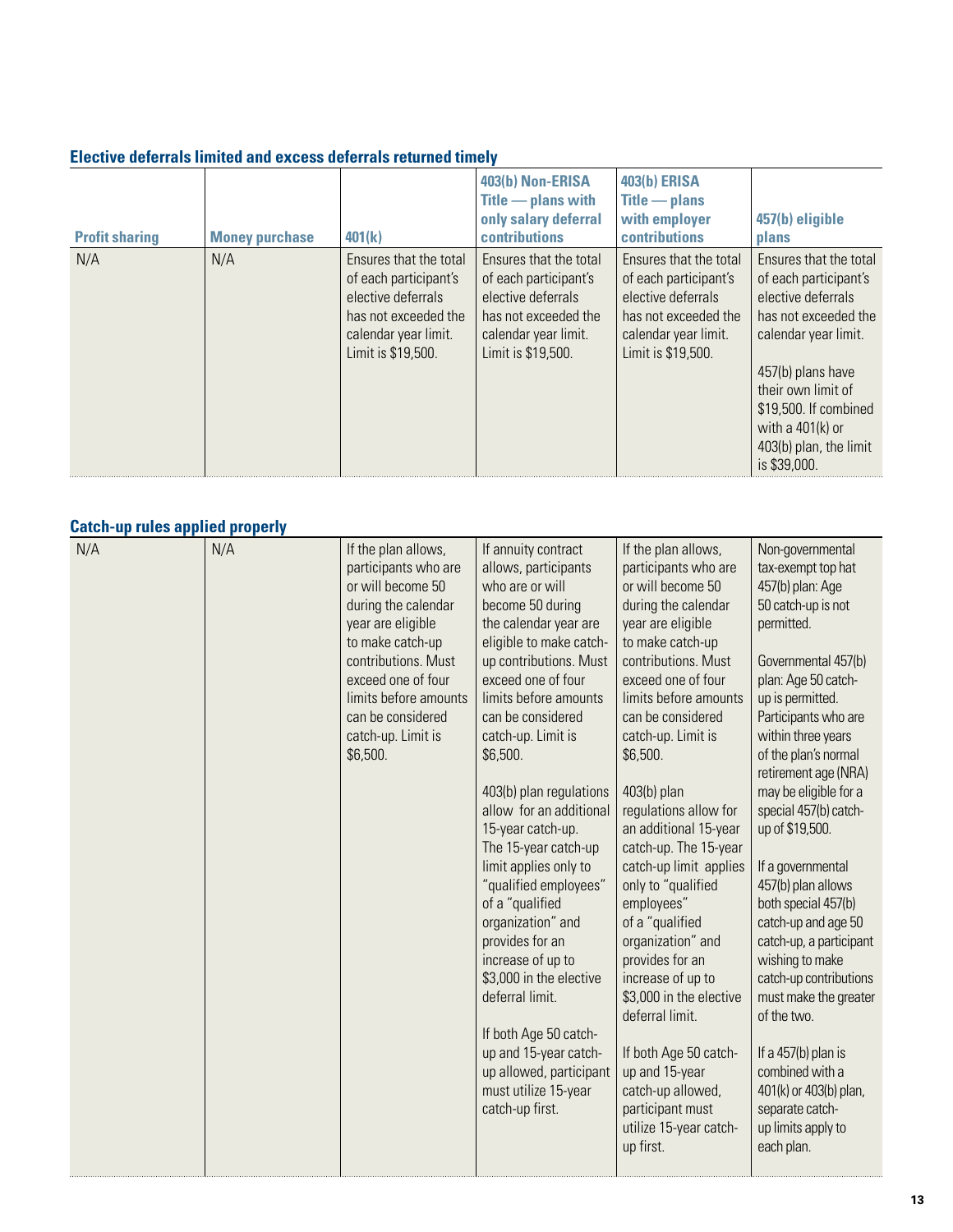| Loans administered properly and timely defaulting of loans |
|------------------------------------------------------------|
|------------------------------------------------------------|

|                                                                                                                                                                                                                                                                                                                                                                                                                                                                                                                                                                                                                                                                |                                                                                                                                                                                                                                                                                                                                                                                                                                                                                                                                                                                                                                                                   |                                                                                                                                                                                                                                                                                                                                                                                                                                                                                                                                                                                                                                                                                                              | 403(b) Non-ERISA                                                                                                                                                                                                                            | <b>403(b) ERISA</b>                                                                                                                                                                                                                                                                                                                                                                                                                                                                                                                                                                                                                                                                                                       |                                                                                                                                                                                                                                                                                                                                                                                                                                                                                                                                                                                                                                                                                                                                                                                                                                                                                                      |
|----------------------------------------------------------------------------------------------------------------------------------------------------------------------------------------------------------------------------------------------------------------------------------------------------------------------------------------------------------------------------------------------------------------------------------------------------------------------------------------------------------------------------------------------------------------------------------------------------------------------------------------------------------------|-------------------------------------------------------------------------------------------------------------------------------------------------------------------------------------------------------------------------------------------------------------------------------------------------------------------------------------------------------------------------------------------------------------------------------------------------------------------------------------------------------------------------------------------------------------------------------------------------------------------------------------------------------------------|--------------------------------------------------------------------------------------------------------------------------------------------------------------------------------------------------------------------------------------------------------------------------------------------------------------------------------------------------------------------------------------------------------------------------------------------------------------------------------------------------------------------------------------------------------------------------------------------------------------------------------------------------------------------------------------------------------------|---------------------------------------------------------------------------------------------------------------------------------------------------------------------------------------------------------------------------------------------|---------------------------------------------------------------------------------------------------------------------------------------------------------------------------------------------------------------------------------------------------------------------------------------------------------------------------------------------------------------------------------------------------------------------------------------------------------------------------------------------------------------------------------------------------------------------------------------------------------------------------------------------------------------------------------------------------------------------------|------------------------------------------------------------------------------------------------------------------------------------------------------------------------------------------------------------------------------------------------------------------------------------------------------------------------------------------------------------------------------------------------------------------------------------------------------------------------------------------------------------------------------------------------------------------------------------------------------------------------------------------------------------------------------------------------------------------------------------------------------------------------------------------------------------------------------------------------------------------------------------------------------|
|                                                                                                                                                                                                                                                                                                                                                                                                                                                                                                                                                                                                                                                                |                                                                                                                                                                                                                                                                                                                                                                                                                                                                                                                                                                                                                                                                   |                                                                                                                                                                                                                                                                                                                                                                                                                                                                                                                                                                                                                                                                                                              | $\overline{\text{Title}}$ - plans with                                                                                                                                                                                                      | $Title$ $-$ plans                                                                                                                                                                                                                                                                                                                                                                                                                                                                                                                                                                                                                                                                                                         |                                                                                                                                                                                                                                                                                                                                                                                                                                                                                                                                                                                                                                                                                                                                                                                                                                                                                                      |
|                                                                                                                                                                                                                                                                                                                                                                                                                                                                                                                                                                                                                                                                |                                                                                                                                                                                                                                                                                                                                                                                                                                                                                                                                                                                                                                                                   |                                                                                                                                                                                                                                                                                                                                                                                                                                                                                                                                                                                                                                                                                                              | only salary deferral                                                                                                                                                                                                                        | with employer                                                                                                                                                                                                                                                                                                                                                                                                                                                                                                                                                                                                                                                                                                             | 457(b) eligible                                                                                                                                                                                                                                                                                                                                                                                                                                                                                                                                                                                                                                                                                                                                                                                                                                                                                      |
| <b>Profit sharing</b>                                                                                                                                                                                                                                                                                                                                                                                                                                                                                                                                                                                                                                          | <b>Money purchase</b>                                                                                                                                                                                                                                                                                                                                                                                                                                                                                                                                                                                                                                             | 401(k)                                                                                                                                                                                                                                                                                                                                                                                                                                                                                                                                                                                                                                                                                                       | contributions                                                                                                                                                                                                                               | contributions                                                                                                                                                                                                                                                                                                                                                                                                                                                                                                                                                                                                                                                                                                             | plans                                                                                                                                                                                                                                                                                                                                                                                                                                                                                                                                                                                                                                                                                                                                                                                                                                                                                                |
| If a plan allows<br>for loans, it must<br>have procedures<br>that address the<br>following:<br>• Conditions under<br>which loans can be<br>obtained<br>• Maximum number<br>of loans allowed by<br>a participant<br>• If multiple loans<br>allowed, the period<br>of time granted<br>between the<br>issuance of the<br>previous loan and<br>a new loan (e.g.,<br>12 months)<br>• Sources available<br>for loans (e.g.,<br>rollover)<br>• Interest rate on<br>loans<br>• Repayment<br>frequency<br>A loan that is in<br>default is generally<br>treated as a taxable<br>distribution from the<br>plan and must be<br>reported so that a<br>1099-R may be issued. | If a plan allows<br>for loans, it must<br>have procedures<br>that address the<br>following:<br>• Conditions under<br>which loans can be<br>obtained<br>• Maximum number<br>of loans allowed by<br>a participant<br>• If multiple loans<br>allowed, the period<br>of time granted<br>between the<br>issuance of the<br>previous loan and<br>a new loan (e.g.,<br>12 months)<br>• Sources available<br>for loans (e.g.,<br>rollover)<br>• Interest rate on<br>loans<br>• Repayment<br>frequency<br>A loan that is in<br>default is generally<br>treated as a taxable<br>distribution from<br>the plan and must<br>be reported so that<br>a 1099-R may be<br>issued. | If a plan allows for<br>loans, it must have<br>procedures that<br>address the following:<br>• Conditions under<br>which loans can be<br>obtained<br>• Maximum number<br>of loans allowed by<br>a participant<br>• If multiple loans<br>allowed, the period<br>of time granted<br>between the<br>issuance of the<br>previous loan and<br>a new loan (e.g., 12<br>months)<br>• Sources available<br>for loans (e.g.,<br>elective deferrals,<br>rollover, employer<br>match, etc.,)<br>• Interest rate on<br>loans<br>• Repayment<br>frequency<br>A loan that is in<br>default is generally<br>treated as a taxable<br>distribution from the<br>plan and must be<br>reported so that a<br>1099-R may be issued. | Available if provided in<br>written plan document<br>and annuity contract.<br>A loan that is in<br>default is generally<br>treated as a taxable<br>distribution from the<br>plan and must be<br>reported so that a<br>1099-R may be issued. | If a plan allows<br>for loans, it must<br>have procedures<br>that address the<br>following:<br>• Conditions under<br>which loans can be<br>obtained<br>• Maximum number<br>of loans allowed by<br>a participant<br>• If multiple loans<br>allowed, the period<br>of time granted<br>between the<br>issuance of the<br>previous loan and<br>a new loan (e.g., 12<br>months)<br>• Sources available<br>for loans (e.g.,<br>elective deferrals,<br>rollover, employer<br>match, etc.)<br>Interest rate on<br>$\bullet$<br>loans<br>• Repayment<br>frequency<br>A loan that is in<br>default is generally<br>treated as a taxable<br>distribution from the<br>plan and must be<br>reported so that a<br>1099-R may be issued. | Non-govermental<br>tax-exempt top<br>hat 457(b) plan:<br>Loans are not<br>permitted under a<br>non-governmental<br>tax-exempt top hat<br>457(b) plan.<br>Governmental 457(b)<br>plan: If a plan allows<br>for loans, it must<br>have procedures<br>that address the<br>following:<br>• Conditions under<br>which loans can<br>be obtained<br>• Maximum number<br>of loans allowed<br>by a participant<br>• If multiple loans<br>allowed, the<br>period of time<br>granted between<br>the issuance of<br>the previous loan<br>and a new loan<br>(e.g., 12 months)<br>• Sources available<br>for loans (e.g.,<br>elective deferrals,<br>rollover, employer<br>match, etc.)<br>• Interest rate on<br>loans<br>• Repayment<br>frequency<br>A loan that is in<br>default is generally<br>treated as a taxable<br>distribution from the<br>plan and must be<br>reported so that a<br>1099-R may be issued. |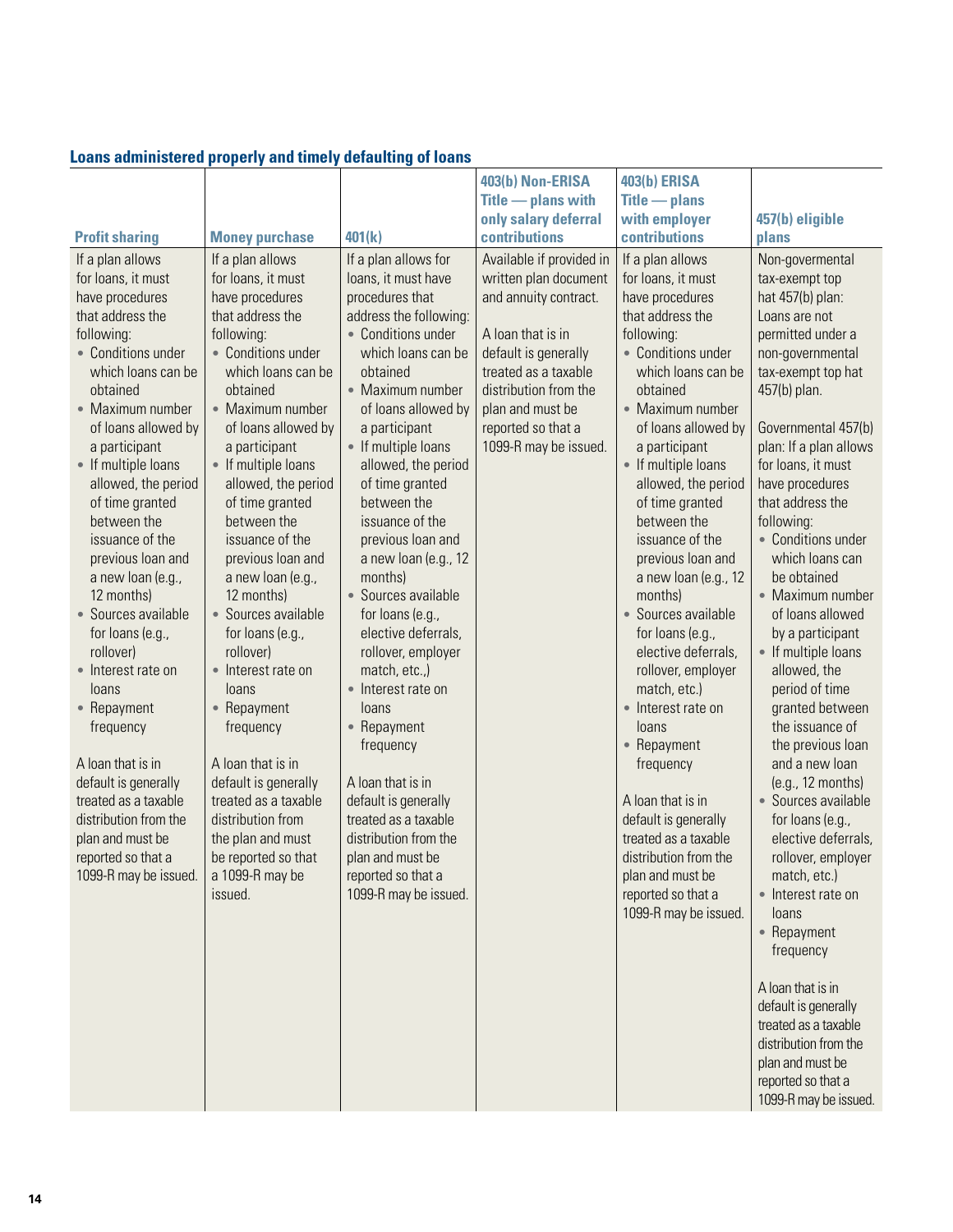| <b>Hardship distribution rules followed</b> |  |
|---------------------------------------------|--|
|                                             |  |

|                        |                       |                        | 403(b) Non-ERISA                       | <b>403(b) ERISA</b>                                |                    |
|------------------------|-----------------------|------------------------|----------------------------------------|----------------------------------------------------|--------------------|
|                        |                       |                        | $\overline{\text{Title}}$ - plans with | $\overline{\text{Title}}$ $\overline{\text{This}}$ |                    |
|                        |                       |                        | only salary deferral                   | with employer                                      | 457(b) eligible    |
| <b>Profit sharing</b>  | <b>Money purchase</b> | 401(k)                 | <b>contributions</b>                   | <b>contributions</b>                               | plans              |
| If a plan provides     | N/A                   | If a plan provides     | Available if provided in               | If a plan provides                                 | Under a 457(b)     |
| for hardship           |                       | for hardship           | written plan document                  | for hardship                                       | plan, a hardship   |
| distributions, it must |                       | distributions, it must | and annuity contract.                  | distributions, it must                             | distribution can   |
| provide the specific   |                       | provide the specific   |                                        | provide the specific                               | only occur when    |
| criteria used to make  |                       | criteria used to make  |                                        | criteria used to make                              | the participant    |
| the determination of   |                       | the determination of   |                                        | the determination of                               | is faced with an   |
| hardship.              |                       | hardship.              |                                        | hardship.                                          | unforeseeable      |
|                        |                       |                        |                                        |                                                    | emergency. You     |
| The IRS has            |                       | The IRS has            |                                        | The IRS has                                        | should retain      |
| established reasons    |                       | established reasons    |                                        | established reasons                                | documentation that |
| that satisfy the safe  |                       | that satisfy the safe  |                                        | that satisfy the safe                              | demonstrates the   |
| harbor definition      |                       | harbor definition      |                                        | harbor definition                                  | need or proof of   |
| of hardship. These     |                       | of hardship. These     |                                        | of hardship. These                                 | the unforeseeable  |
| reasons satisfy        |                       | reasons satisfy        |                                        | reasons satisfy                                    | emergency.         |
| the immediate          |                       | the immediate          |                                        | the immediate                                      |                    |
| and financial need     |                       | and financial need     |                                        | and financial need                                 |                    |
| requirement.           |                       | requirement.           |                                        | requirement.                                       |                    |
| In addition to         |                       | In addition to         |                                        | In addition to                                     |                    |
| following the          |                       | following guidelines   |                                        | following guidelines                               |                    |
| guidelines regarding   |                       | regarding what         |                                        | regarding what                                     |                    |
| what constitutes a     |                       | constitutes a hardship |                                        | constitutes a hardship                             |                    |
| hardship, you must     |                       | you must follow        |                                        | you must follow                                    |                    |
| demonstrate that       |                       | guidelines regarding   |                                        | guidelines regarding                               |                    |
| you have followed      |                       | documentation,         |                                        | documentation,                                     |                    |
| guidelines regarding   |                       | ensuring that the      |                                        | ensuring that the                                  |                    |
| documentation,         |                       | amount withdrawn       |                                        | amount withdrawn                                   |                    |
| ensuring that the      |                       | does not exceed the    |                                        | does not exceed the                                |                    |
| amount withdrawn       |                       | need, suspension       |                                        | need, suspension                                   |                    |
| does not exceed        |                       | of elective deferrals  |                                        | of elective deferrals                              |                    |
| the need, obtaining    |                       | (e.g., six months),    |                                        | (six months or up to                               |                    |
| spousal consent and    |                       | obtaining spousal      |                                        | one year), obtaining                               |                    |
| restricting hardship   |                       | consent and            |                                        | spousal consent and                                |                    |
| distributions to the   |                       | restricting hardship   |                                        | restricting hardship                               |                    |
| sources identified     |                       | distributions to the   |                                        | distributions to the                               |                    |
| in your adoption       |                       | sources identified     |                                        | sources identified                                 |                    |
| agreement.             |                       | in your adoption       |                                        | in your adoption                                   |                    |
|                        |                       | agreement.             |                                        | agreement.                                         |                    |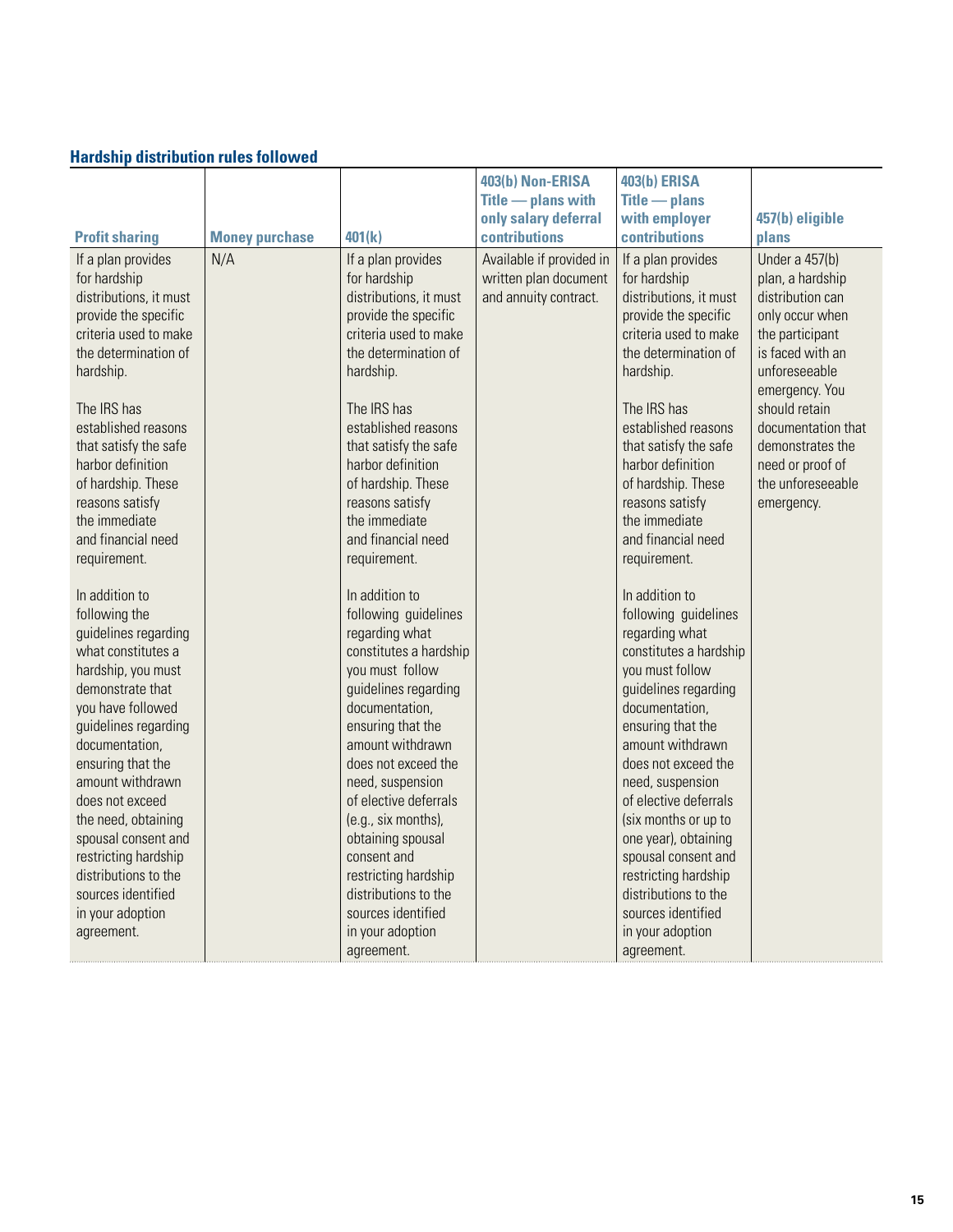|                                                                                                                                                                                                                                                                                                                                                                                                                                                                                                                                                                                                                                                                                                                                                                                                                                                                                                                                                                                                                                                                                                                                                                                                        |                                                                                                                                                                                                                                                                                                                                                                                                                                                                                                                                                                                                   | 403(b) Non-ERISA                                       | <b>403(b) ERISA</b>                                                                                                                                                                                                                                                                                                                                                                                                                                                                                                                                                                               |                                                                                                                                                                                                                                                                                                                                                                                                                                                                                                                                                                                                                                                                                                                                                                                                                                                                                                                                                        |
|--------------------------------------------------------------------------------------------------------------------------------------------------------------------------------------------------------------------------------------------------------------------------------------------------------------------------------------------------------------------------------------------------------------------------------------------------------------------------------------------------------------------------------------------------------------------------------------------------------------------------------------------------------------------------------------------------------------------------------------------------------------------------------------------------------------------------------------------------------------------------------------------------------------------------------------------------------------------------------------------------------------------------------------------------------------------------------------------------------------------------------------------------------------------------------------------------------|---------------------------------------------------------------------------------------------------------------------------------------------------------------------------------------------------------------------------------------------------------------------------------------------------------------------------------------------------------------------------------------------------------------------------------------------------------------------------------------------------------------------------------------------------------------------------------------------------|--------------------------------------------------------|---------------------------------------------------------------------------------------------------------------------------------------------------------------------------------------------------------------------------------------------------------------------------------------------------------------------------------------------------------------------------------------------------------------------------------------------------------------------------------------------------------------------------------------------------------------------------------------------------|--------------------------------------------------------------------------------------------------------------------------------------------------------------------------------------------------------------------------------------------------------------------------------------------------------------------------------------------------------------------------------------------------------------------------------------------------------------------------------------------------------------------------------------------------------------------------------------------------------------------------------------------------------------------------------------------------------------------------------------------------------------------------------------------------------------------------------------------------------------------------------------------------------------------------------------------------------|
|                                                                                                                                                                                                                                                                                                                                                                                                                                                                                                                                                                                                                                                                                                                                                                                                                                                                                                                                                                                                                                                                                                                                                                                                        |                                                                                                                                                                                                                                                                                                                                                                                                                                                                                                                                                                                                   | $\overline{\text{Title}}$ $\longrightarrow$ plans with | $Title$ $-$ plans                                                                                                                                                                                                                                                                                                                                                                                                                                                                                                                                                                                 |                                                                                                                                                                                                                                                                                                                                                                                                                                                                                                                                                                                                                                                                                                                                                                                                                                                                                                                                                        |
|                                                                                                                                                                                                                                                                                                                                                                                                                                                                                                                                                                                                                                                                                                                                                                                                                                                                                                                                                                                                                                                                                                                                                                                                        |                                                                                                                                                                                                                                                                                                                                                                                                                                                                                                                                                                                                   | only salary deferral                                   | with employer                                                                                                                                                                                                                                                                                                                                                                                                                                                                                                                                                                                     | 457(b) eligible                                                                                                                                                                                                                                                                                                                                                                                                                                                                                                                                                                                                                                                                                                                                                                                                                                                                                                                                        |
| <b>Profit sharing</b><br><b>Money purchase</b>                                                                                                                                                                                                                                                                                                                                                                                                                                                                                                                                                                                                                                                                                                                                                                                                                                                                                                                                                                                                                                                                                                                                                         | 401(k)                                                                                                                                                                                                                                                                                                                                                                                                                                                                                                                                                                                            | contributions                                          | contributions                                                                                                                                                                                                                                                                                                                                                                                                                                                                                                                                                                                     | plans                                                                                                                                                                                                                                                                                                                                                                                                                                                                                                                                                                                                                                                                                                                                                                                                                                                                                                                                                  |
| A direct rollover is a<br>A direct rollover is a<br>payment of an eligible<br>payment of an eligible<br>rollover distribution<br>rollover distribution<br>[as defined in IRC<br>[as defined in IRC<br>§402(c)(2)] from a<br>§402(c)(2)] from a<br>qualified plan directly<br>qualified plan directly<br>to another eligible<br>to another eligible<br>retirement plan.<br>retirement plan.<br>A 60-day rollover is<br>A 60-day rollover is<br>the rule that states<br>the rule that states<br>when a participant<br>when a participant<br>withdraws cash<br>withdraws cash<br>or other assets<br>or other assets<br>from one eligible<br>from one eligible<br>retirement plan first<br>retirement plan first<br>they must complete<br>they must complete<br>the rollover within<br>the rollover within<br>60 days of the date<br>60 days of the date<br>of the distribution. A<br>of the distribution. A<br>60-day rollover may<br>60-day rollover may<br>not include after-<br>not include after-<br>tax amounts (i.e.,<br>tax amounts (i.e.,<br>nontaxable amounts)<br>nontaxable amounts)<br>unless the receipt plan<br>unless the receipt plan<br>is an IRA or Roth IRA.<br>is an IRA or Roth IRA. | A direct rollover is a<br>payment of an eligible<br>rollover distribution<br>[as defined in IRC<br>§402(c)(2)] from a<br>qualified plan directly<br>to another eligible<br>retirement plan.<br>A 60-day rollover is<br>the rule that states<br>when a participant<br>withdraws cash<br>or other assets<br>from one eligible<br>retirement plan first<br>they must complete<br>the rollover within<br>60 days of the date<br>of the distribution. A<br>60-day rollover may<br>not include after-<br>tax amounts (i.e.,<br>nontaxable amounts)<br>unless the receipt plan<br>is an IRA or Roth IRA. | N/A                                                    | A direct rollover is a<br>payment of an eligible<br>rollover distribution<br>[as defined in IRC<br>§402(c)(2)] from a<br>qualified plan directly<br>to another eligible<br>retirement plan.<br>A 60-day rollover is<br>the rule that states<br>when a participant<br>withdraws cash<br>or other assets<br>from one eligible<br>retirement plan first<br>they must complete<br>the rollover within<br>60 days of the date<br>of the distribution. A<br>60-day rollover may<br>not include after-<br>tax amounts (i.e.,<br>nontaxable amounts)<br>unless the receipt plan<br>is an IRA or Roth IRA. | Non-governmental<br>tax-exempt top hat<br>457(b) plan: There<br>are no rollover<br>options for a non-<br>governmental<br>tax-exempt top hat<br>457(b) plan.<br>Governmental<br>457(b) plan: A direct<br>rollover is a payment<br>of an eligible<br>rollover distribution<br>[as defined in IRC<br>§402(c)(2)] from<br>a qualified plan<br>directly to another<br>eligible retirement<br>plan.<br>A 60-day rollover is<br>the rule that states<br>when a participant<br>withdraws cash<br>or other assets<br>from one eligible<br>retirement plan first<br>they must complete<br>the rollover within<br>60 days of the date<br>of the distribution. A<br>60-day rollover may<br>not include after-<br>tax amounts (i.e.,<br>nontaxable amounts)<br>unless the receipt<br>plan is an IRA or Roth<br>IRA.<br>If a plan accepts<br>rollovers, you must<br>demonstrate that<br>you have received a<br>rollover from another<br>eligible retirement<br>plan. |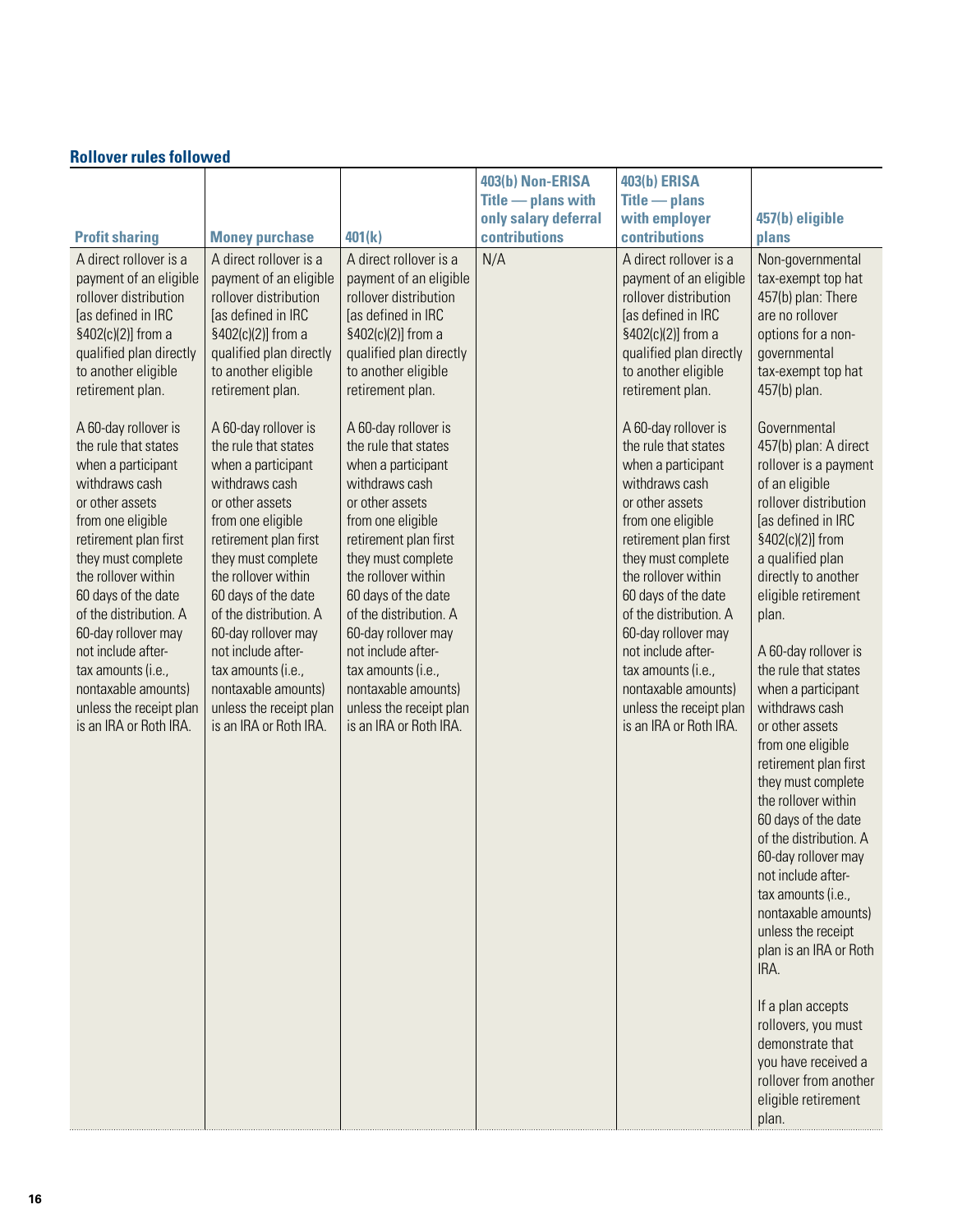| <b>Profit sharing</b> | <b>Money purchase</b> | 401(k) | 403(b) Non-ERISA<br>$\overline{\text{Title}}$ - plans with<br>only salary deferral<br><b>contributions</b>                                                                                                                                                                                                                                                                                                                                                                               | <b>403(b) ERISA</b><br>$\overline{\text{Title}}$ $\overline{\text{This}}$<br>with employer<br>contributions                                                                                                                                                                                                                                                                                                                                                                              | 457(b) eligible<br>plans |
|-----------------------|-----------------------|--------|------------------------------------------------------------------------------------------------------------------------------------------------------------------------------------------------------------------------------------------------------------------------------------------------------------------------------------------------------------------------------------------------------------------------------------------------------------------------------------------|------------------------------------------------------------------------------------------------------------------------------------------------------------------------------------------------------------------------------------------------------------------------------------------------------------------------------------------------------------------------------------------------------------------------------------------------------------------------------------------|--------------------------|
| N/A                   | N/A                   | N/A    | The plan must<br>provide for contract<br>exchanges or plan-<br>to-plan transfers<br>and the transferred<br>interest must be<br>subject to the same<br>or stricter distribution<br>restrictions. Contract<br>exchanges require an<br>information sharing<br>agreement. Both<br>contract exchanges<br>and plan-to-plan<br>transfers require<br>that the participant's<br>accumulated benefits<br>after the exchange or<br>transfer must be equal<br>to what it was before<br>the exchange. | The plan must<br>provide for contract<br>exchanges or plan-<br>to-plan transfers<br>and the transferred<br>interest must be<br>subject to the same<br>or stricter distribution<br>restrictions. Contract<br>exchanges require an<br>information sharing<br>agreement. Both<br>contract exchanges<br>and plan-to-plan<br>transfers require<br>that the participant's<br>accumulated benefits<br>after the exchange<br>or transfer must be<br>equal to what it was<br>before the exchange. | N/A                      |

#### **Transfers and exchanges handled properly**

#### **Timing of contributions**

| Plans that are subject<br>to the Title I of<br><b>ERISA</b> must satisfy<br>DOL requirements<br>regarding the timely<br>remittance of<br>employee deferrals,<br>after-tax contributions<br>and participant loan<br>repayments. | Plans that are subject<br>to the Title I of<br>ERISA must satisfy<br>DOL requirements<br>regarding the timely<br>remittance of<br>employee deferrals,<br>after-tax contributions<br>and participant loan<br>repayments.       | Plans that are subject<br>to the Title I of<br><b>ERISA must satisfy</b><br>DOL requirements<br>regarding the timely<br>remittance of<br>employee deferrals,<br>after-tax contributions<br>and participant loan<br>repayments. | N/A | Plans that are subject<br>to the Title I of<br>ERISA must satisfy<br>DOL requirements<br>regarding the timely<br>remittance of<br>employee deferrals,<br>after-tax contributions<br>and participant loan<br>repayments.       | N/A |
|--------------------------------------------------------------------------------------------------------------------------------------------------------------------------------------------------------------------------------|-------------------------------------------------------------------------------------------------------------------------------------------------------------------------------------------------------------------------------|--------------------------------------------------------------------------------------------------------------------------------------------------------------------------------------------------------------------------------|-----|-------------------------------------------------------------------------------------------------------------------------------------------------------------------------------------------------------------------------------|-----|
| The DOL regulations<br>regarding the<br>timing of depositing<br>contributions are to<br>ensure that the funds<br>are being invested<br>in the plans rather<br>than remaining in the<br>employer's general<br>corporate funds.  | The DOL regulations<br>regarding the<br>timing of depositing<br>contributions are to<br>ensure that the funds<br>are being invested<br>in the plans rather<br>than remaining in the<br>employer's general<br>corporate funds. | The DOL regulations<br>regarding the<br>timing of depositing<br>contributions are to<br>ensure that the funds<br>are being invested<br>in the plans rather<br>than remaining in the<br>employer's general<br>corporate funds.  |     | The DOL regulations<br>regarding the<br>timing of depositing<br>contributions are to<br>ensure that the funds<br>are being invested<br>in the plans rather<br>than remaining in the<br>employer's general<br>corporate funds. |     |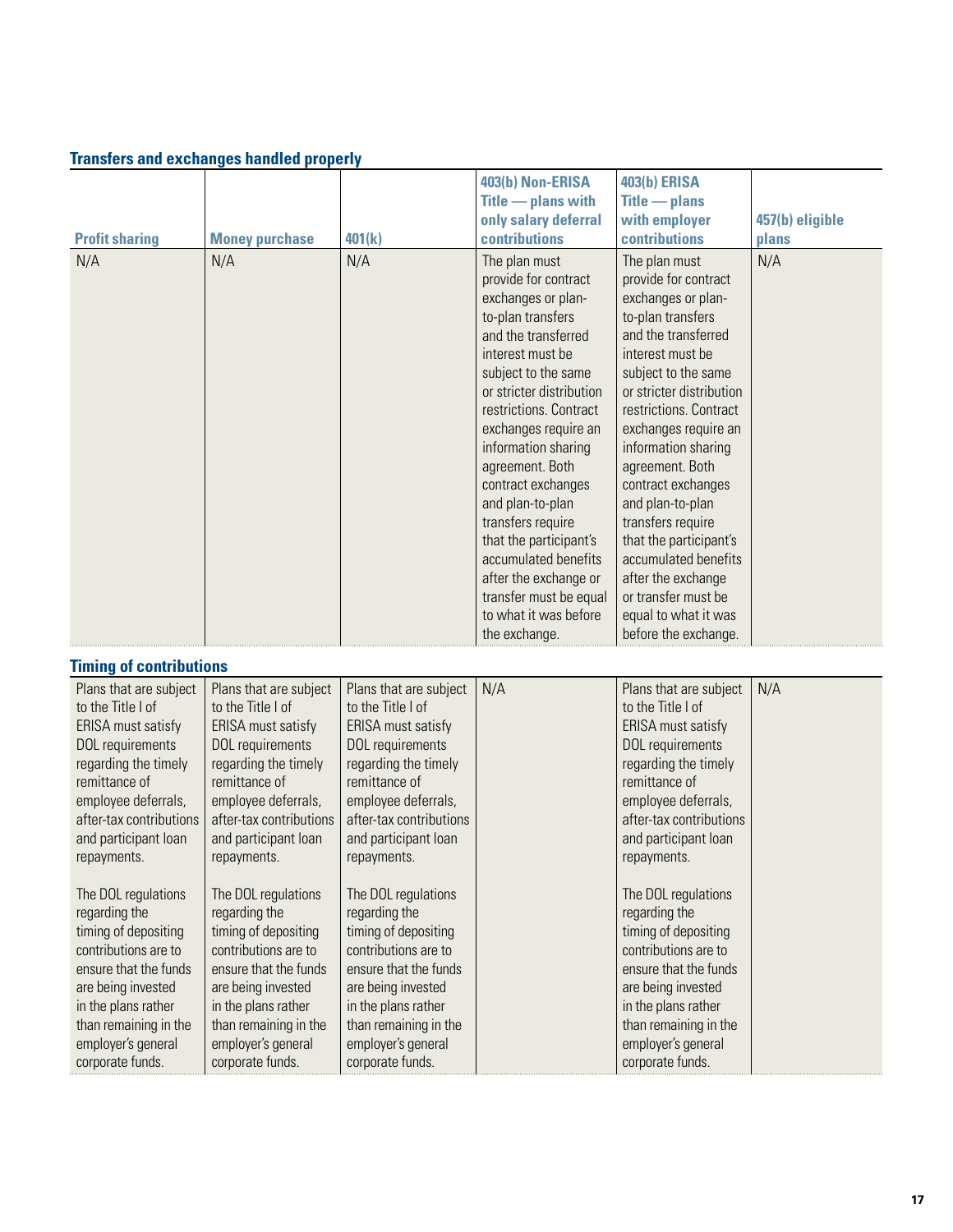## **Notices/disclosures/reports distributed timely**

| <b>Profit sharing</b>                                                                                                                                                                                                                                                                                                                                                                                                           | <b>Money purchase</b>                                                                                                                                                                                                                                                                                                                                                                         | 401(k)                                                                                                                                                                                                                                                                                                                                                                                                                                                                                      | 403(b) Non-ERISA<br>$\overline{\text{Title}}$ - plans with<br>only salary deferral<br><b>contributions</b> | <b>403(b) ERISA</b><br>$\overline{\text{Title}}$ $\overline{\text{This}}$<br>with employer<br><b>contributions</b>                                                                                                                                                                                                                                                                                                                                                                                 | 457(b) eligible<br>plans |
|---------------------------------------------------------------------------------------------------------------------------------------------------------------------------------------------------------------------------------------------------------------------------------------------------------------------------------------------------------------------------------------------------------------------------------|-----------------------------------------------------------------------------------------------------------------------------------------------------------------------------------------------------------------------------------------------------------------------------------------------------------------------------------------------------------------------------------------------|---------------------------------------------------------------------------------------------------------------------------------------------------------------------------------------------------------------------------------------------------------------------------------------------------------------------------------------------------------------------------------------------------------------------------------------------------------------------------------------------|------------------------------------------------------------------------------------------------------------|----------------------------------------------------------------------------------------------------------------------------------------------------------------------------------------------------------------------------------------------------------------------------------------------------------------------------------------------------------------------------------------------------------------------------------------------------------------------------------------------------|--------------------------|
| Participants<br>(and sometimes<br>beneficiaries) are<br>required to receive<br>notices, reports and/<br>or disclosures within<br>specified guidelines.<br>Examples include:<br><b>Summary Annual</b><br>Report, Summary<br>Plan Description,<br>Summary of Material<br>Modification,<br>individual benefit<br>statement, blackout<br>period notice,<br>Sarbanes-Oxley<br>notice, QDIA notice,<br>participant fee<br>disclosure. | Participants<br>(and sometimes<br>beneficiaries) are<br>required to receive<br>notices, reports and/<br>or disclosures within<br>specified guidelines.<br>Examples include:<br><b>Summary Annual</b><br>Report, Summary<br>Plan Description,<br>Summary of Material<br>Modification,<br>individual benefit<br>statement, blackout<br>period notice,<br>Sarbanes-Oxley<br>notice, QDIA notice. | <b>Participants</b><br>(and sometimes<br>beneficiaries) are<br>required to receive<br>notices, reports and/<br>or disclosures within<br>specified guidelines.<br>Examples include:<br><b>Summary Annual</b><br>Report, Summary<br>Plan Description,<br>Summary of Material<br>Modification,<br>individual benefit<br>statement, blackout<br>period notice, safe<br>harbor notice,<br>Sarbanes-Oxley<br>notice, QDIA notice,<br>ACA notice, EACA<br>notice, QACA notice,<br>participant fee. | N/A                                                                                                        | Participants<br>(and sometimes<br>beneficiaries) are<br>required to receive<br>notices, reports and/<br>or disclosures within<br>specified guidelines.<br>Examples include:<br><b>Summary Annual</b><br>Report, Summary<br>Plan Description,<br>Summary of Material<br>Modification,<br>individual benefit<br>statement, blackout<br>period notice, safe<br>harbor notice,<br>Sarbanes-Oxley<br>notice, QDIA notice,<br>ACA notice, EACA<br>notice, QACA notice,<br>participant fee<br>disclosure. | N/A                      |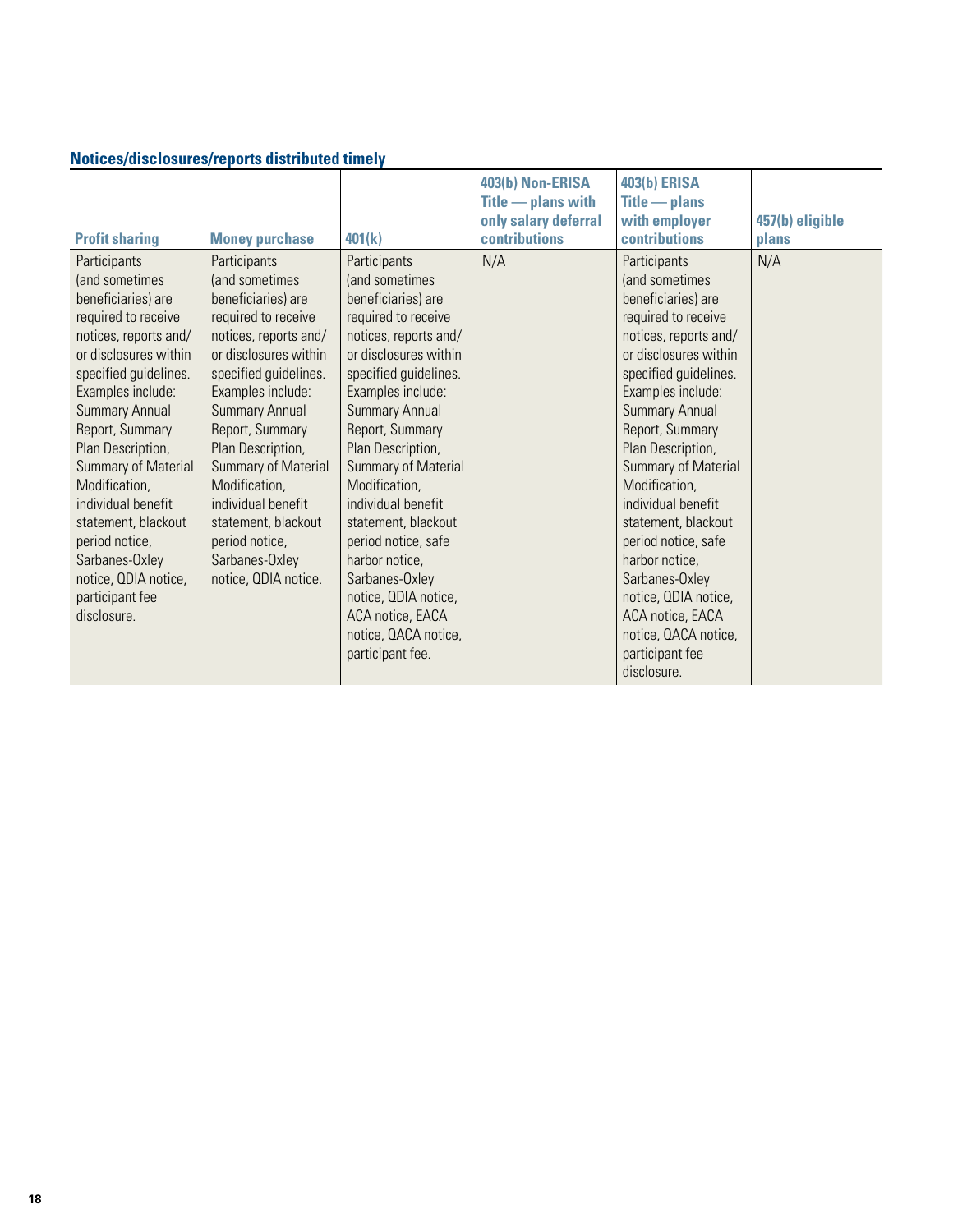#### **Form 5500 filing and Form 8955-SSA (if applicable)**

|                                                                                                                                                                                                                                                                                                                                                                                                                                                                                                                                              |                                                                                                                                                                                                                                                                                                                                                                                                                                                                                                                                                            |                                                                                                                                                                                                                                                                                                                                                                                                                                                                                                                                                     | 403(b) Non-ERISA<br>$\overline{\text{Title}}$ - plans with | <b>403(b) ERISA</b><br>$\overline{\text{Title}}$ $\overline{\text{This}}$                                                                                                                                                                                                                                                                                                                                                                                                                                                                           |                                                                                                                                                                                                                                                  |
|----------------------------------------------------------------------------------------------------------------------------------------------------------------------------------------------------------------------------------------------------------------------------------------------------------------------------------------------------------------------------------------------------------------------------------------------------------------------------------------------------------------------------------------------|------------------------------------------------------------------------------------------------------------------------------------------------------------------------------------------------------------------------------------------------------------------------------------------------------------------------------------------------------------------------------------------------------------------------------------------------------------------------------------------------------------------------------------------------------------|-----------------------------------------------------------------------------------------------------------------------------------------------------------------------------------------------------------------------------------------------------------------------------------------------------------------------------------------------------------------------------------------------------------------------------------------------------------------------------------------------------------------------------------------------------|------------------------------------------------------------|-----------------------------------------------------------------------------------------------------------------------------------------------------------------------------------------------------------------------------------------------------------------------------------------------------------------------------------------------------------------------------------------------------------------------------------------------------------------------------------------------------------------------------------------------------|--------------------------------------------------------------------------------------------------------------------------------------------------------------------------------------------------------------------------------------------------|
|                                                                                                                                                                                                                                                                                                                                                                                                                                                                                                                                              |                                                                                                                                                                                                                                                                                                                                                                                                                                                                                                                                                            |                                                                                                                                                                                                                                                                                                                                                                                                                                                                                                                                                     | only salary deferral                                       | with employer                                                                                                                                                                                                                                                                                                                                                                                                                                                                                                                                       | 457(b) eligible                                                                                                                                                                                                                                  |
| <b>Profit sharing</b>                                                                                                                                                                                                                                                                                                                                                                                                                                                                                                                        | <b>Money purchase</b>                                                                                                                                                                                                                                                                                                                                                                                                                                                                                                                                      | 401(k)                                                                                                                                                                                                                                                                                                                                                                                                                                                                                                                                              | <b>contributions</b>                                       | <b>contributions</b>                                                                                                                                                                                                                                                                                                                                                                                                                                                                                                                                | plans                                                                                                                                                                                                                                            |
| Form 5500 filing and<br>Form 8955-SSA are<br>due by the last day<br>of the seventh month<br>after the end of the<br>plan year unless<br>otherwise extended<br>with a Form 5558,<br>Application for<br>Extension of Time to<br>File Certain Employee<br>Plan Returns.<br>The Form 5500 must<br>be filed electronically<br>with the DOL<br>through EFAST2. The<br>Form 8955-SSA (if<br>applicable) may be<br>filed with the IRS<br>through the IRS FIRE<br>system or mailed to:<br>Department of the<br>Treasury IRS, Ogden,<br>UT 84201-0020. | Form 5500 filing and<br>Form 8955-SSA are<br>due by the last day<br>of the seventh month<br>after the end of the<br>plan year unless<br>otherwise extended<br>with a Form 5558,<br>Application for<br><b>Extension of Time to</b><br><b>File Certain Employee</b><br>Plan Returns.<br>The Form 5500 must<br>be filed electronically<br>with the DOL<br>through EFAST2. The<br>Form 8955-SSA (if<br>applicable) may be<br>filed with the IRS<br>through the IRS FIRE<br>system or mailed to:<br>Department of the<br>Treasury IRS, Ogden,<br>UT 84201-0020. | Form 5500 filing and<br>Form 8955-SSA are<br>due by the last day<br>of the seventh month<br>after the end of the<br>plan year unless<br>otherwise extended<br>with a Form 5558,<br>Application for<br>Extension of Time to<br><b>File Certain Employee</b><br>Plan Returns.<br>The Form 5500 must<br>be filed electronically<br>with the DOL<br>through EFAST2. The<br>Form 8955-SSA (if<br>applicable) may be<br>filed with the IRS<br>through the IRS FIRE<br>system or mailed to:<br>Department of the<br>Treasury IRS, Ogden,<br>UT 84201-0020. | N/A                                                        | Form 5500 filing and<br>Form 8955-SSA are<br>due by the last day<br>of the seventh month<br>after the end of the<br>plan year unless<br>otherwise extended<br>with a Form 5558,<br>Application for<br>Extension of Time to<br>File Certain Employee<br>Plan Returns.<br>The Form 5500<br>filing must be filed<br>electronically with the<br>DOL through EFAST2.<br>The Form 8955-SSA<br>(if applicable) may<br>be filed with the IRS<br>through the IRS FIRE<br>system or mailed to:<br>Department of the<br>Treasury IRS, Ogden,<br>UT 84201-0020. | Non-governmental<br>tax-exempt top hat<br>457(b) plan: Exempt<br>from filing as long as<br>the ERISA Reporting<br>and Disclosure<br>Statement claiming<br>the top hat<br>exemption is filed<br>with the DOL.<br>Governmental 457(b)<br>plan: N/A |

General, minor Form 5500 filing errors that may generate correspondence from the DOL:

- Failure to sign and date forms
- Mathematical errors
- Failure to answer all required questions
- Failure to attach all required schedules and attachments
- Beginning balances do not equal prior year ending balances
- Beginning participant count on Form 5500 or Form 5500-SF does not tie to type of filing (i.e., large or small filer)
- Late contributions are indicated
- Reversion of assets are indicated

Disclosures on a Form 5500 or Form 5500-SF that may trigger an audit from the IRS or DOL:

- Low percentage of participants relative to total employees
- Large losses
- Large percentage of loans
- Large drop in plan participants
- Large amounts of administrative expenses
- Large percentage of assets identified as "other"
- Large amounts of distributions